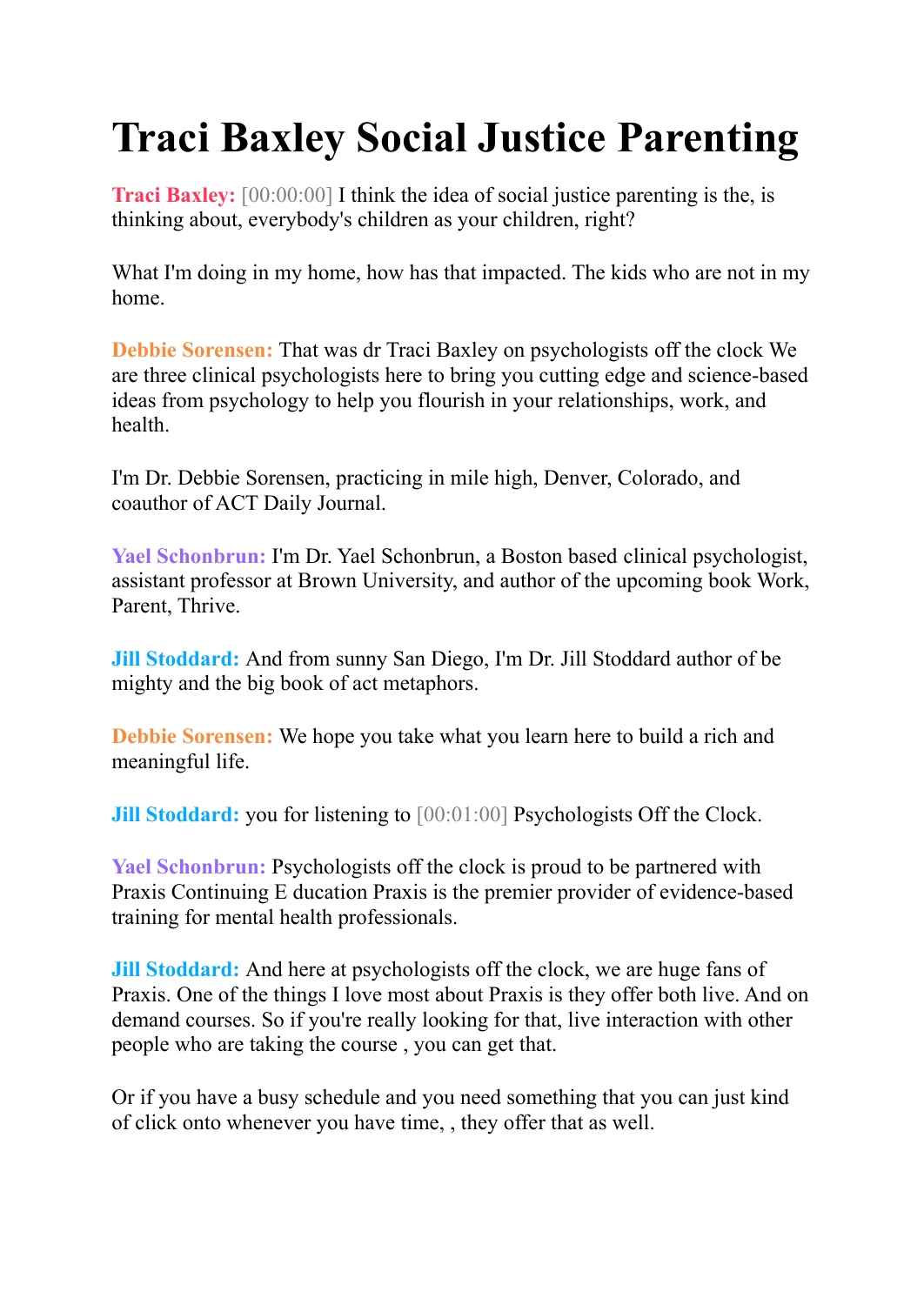, and every course I have ever taken from Praxis has really been of such value to me.

**Debbie Sorensen:** I get questions a lot from clinicians who are looking for act training or other types of trainings, and Praxis my go-to place that I send people no matter what level they are, because they have really good beginner trainings for people who have no experience.

And they also have terrific advanced trainings on  $[00:02:00]$  different topics and just people who want to keep building their skills.

**Yael Schonbrun:** You can go to our website and get a coupon for the live trainings, by going to our offers page at off the clock, psych.com/sponsors. And we'll hope to see you.

**Debbie Sorensen:** hi everyone. This is Debbie and I have an episode today for you on social justice parenting with Dr. Traci Baxley, who is like my new parenting hero. So I was so delighted to have the chance to talk with her and do this interview and, and bring you this information.

And I'm here with Jill today to just talk a little bit about social justice parenting in our own lives and what's ahead in the interview. And so let me turn it over to you, Jill, to hear some of your thoughts about the conversation today after, after you've listened.

**Jill Stoddard:** Well, I found this. Interview to be so incredibly helpful, like truly actionable, like immediately [00:03:00] actionable. And gosh, I just walked away feeling so much gratitude and appreciation for Dr. Baxley. And it's funny because Yael and I were just talking the other day about how much we appreciate this podcast because there have been so many.

So many topics that have helped us to truly make positive behavioral changes in our lives. And this episode with Traci Baxley was, was really no exception to the point where like immediately after I listened to the episode, I started doing things differently. And so you, you talk later in the episode about. An example, where one of your daughters asked you a difficult question, you know, kind of a social justice related question and you weren't sure you had handled it. Right. And I thought, oh my gosh, I had a really similar experience when my son came home and he asked me, what does the N word mean? He said the word and said, what is this word mean?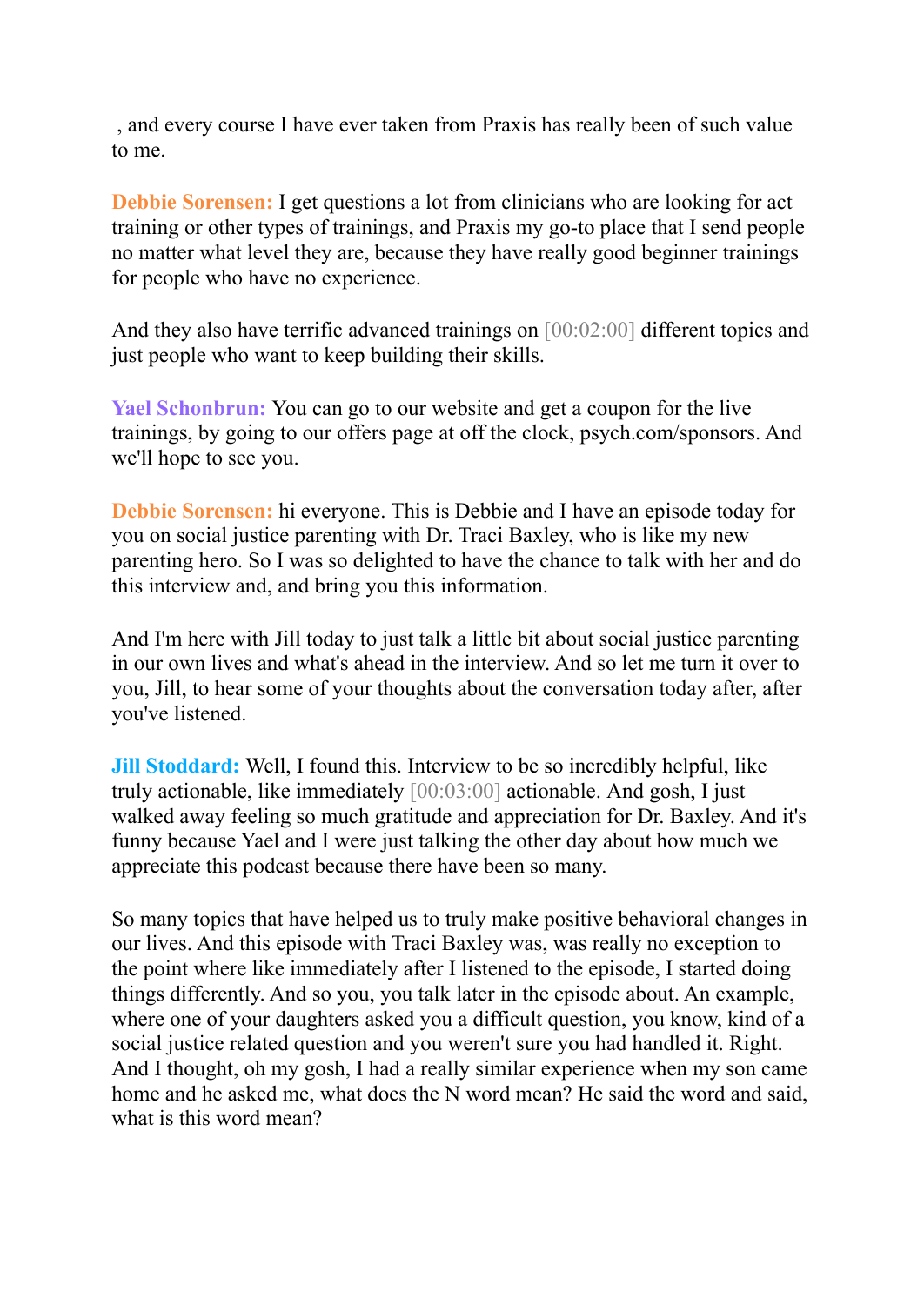And I went, oh my God, like, I just had this panic response, like this fight [00:04:00] flight freeze. Where I was filled with fear. I didn't know what to do. I got really scared that he would say this word and cause harm to someone. And my instant reaction was just sort of like, oh my God, you can't say that, you know that this is a bad word and this is offensive.

And you can't say, and I just didn't know the right thing to do. Listening to this episode made me realize I didn't handle that well, which I knew already at the time, but it gave me a path forward for how to do things differently. And the idea that it's never too late. And I immediately went to the internet when I finished the episode and I looked up the history of the word and tried to better understand why it's offensive so that I could articulate that to, to my kids and have a plan for as soon as they come home from school today to say, Hey, you know, I was thinking about when you asked me this question and like, basically have a redo.

And the way that TracI Baxley presented this in the interview, like I said, it was, it was accessible. [00:05:00] It was actionable. Unintimidating, like it really gave me this path forward to have a more useful, helpful, productive conversation with my kids about, you know, a topic that really matters, but that where my own fear got in the way.

And I think that really happens to people a lot. We have the best intentions, but we sort of freeze because of our fear.

**Debbie Sorensen:** I love that example, how it was so immediate, Jill and also, I really think that, you know, it's hard out there for us parents who are doing the right thing and I think. The truth is these kinds of conversations happen all the time, especially as your kids get older and they ask so many questions. And I think there's just so many times like that where we don't know what to say.

We freeze up, we're trying to do our best, you know, to be good parents and to raise decent human beings. But sometimes we really don't know what to do. And it's funny because that example, but. In the episode after the fact, [00:06:00] I felt a little bit sheepish about releasing it because I think I want to know how to handle these situations well and how to really turn these conversations into a teachable moment and something really meaningful.

And I think the truth is we all probably have moments as parents where we don't know what to say, or it touches on an issue that really gets our own fear system activated and we might panic, or we might watch it and we can always go back and continue these conversations over time.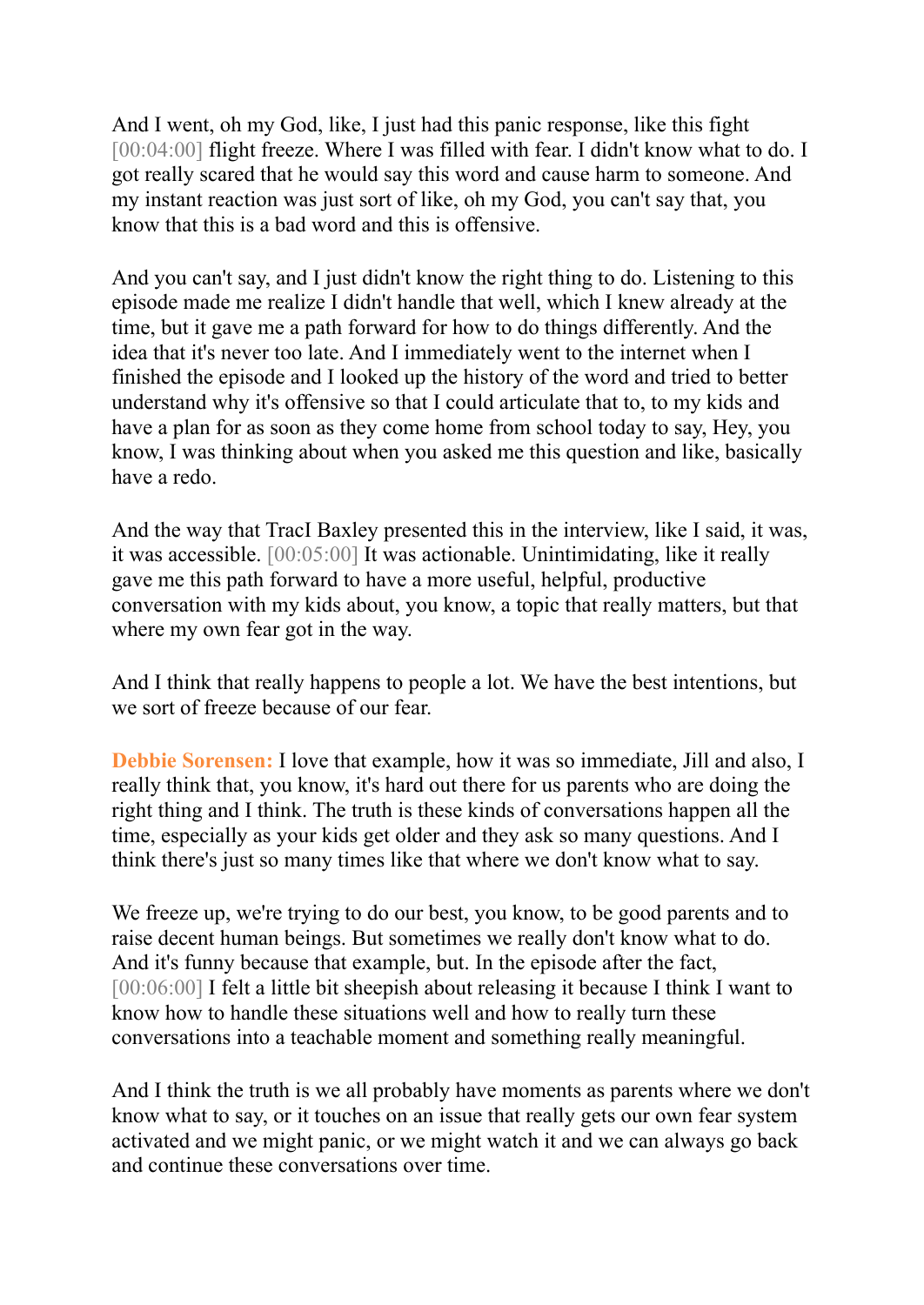I think one of the things, there are so many things I appreciate about Dr. Baxley, but one of them is just how. It's just how she's so compassionate and forgiving. And she really looks at this as an ongoing process and a conversation and an exploration. And I'm, I think that this episode has really been helpful to me too.

Ever since I read the book and talk to her and I think it's going to just really help me as a parent moving from.

**Jill Stoddard:** I could  $[00:07:00]$  not agree more. And I love that. She talks about the difference. You guys have a conversation about the difference between kindness and social justice and how that lies in action. And that piece just really, really stuck with me.

And I'm going to take that forward with me. And like I said, I'm, I'm just incredibly grateful and I think people are going to get so much that they can so much out of this episode that they can actually apply in their, in their everyday life.

**Debbie Sorensen:** Well, we hope so. We hope you enjoy the conversation.

I'm very excited to introduce my guest today. Dr. Traci Baxley is an associate professor of education at Florida Atlantic university.

She's a consultant parenting coach and speaker and educator for over 30 years with degrees in child. Develop. Elementary education and curriculum and instruction. She specializes in diversity and inclusion, anti-biased curriculum and social justice education. Her terrific book that we're going to talk about today is called social [00:08:00] justice parenting.

How to raise compassionate, antiracist. Justice minded kids. And she also has some courses online. One is for white mothers who want to be allies for the black community and raise the anti-racist children. And another for parents who want to implement social justice parenting practices in their families daily lives. So, Traci welcome. I'm really delighted that you're joining us on psychologists off the clock.

**Traci Baxley:** Thank you, Debbie. I'm excited to be here. Thank you for having.

**Debbie Sorensen:** Well, you're most welcome. I really appreciate it. Um, one of the things that I really love most about your book is how you share personal stories to illustrate the concepts of your book. And you are of course, a parent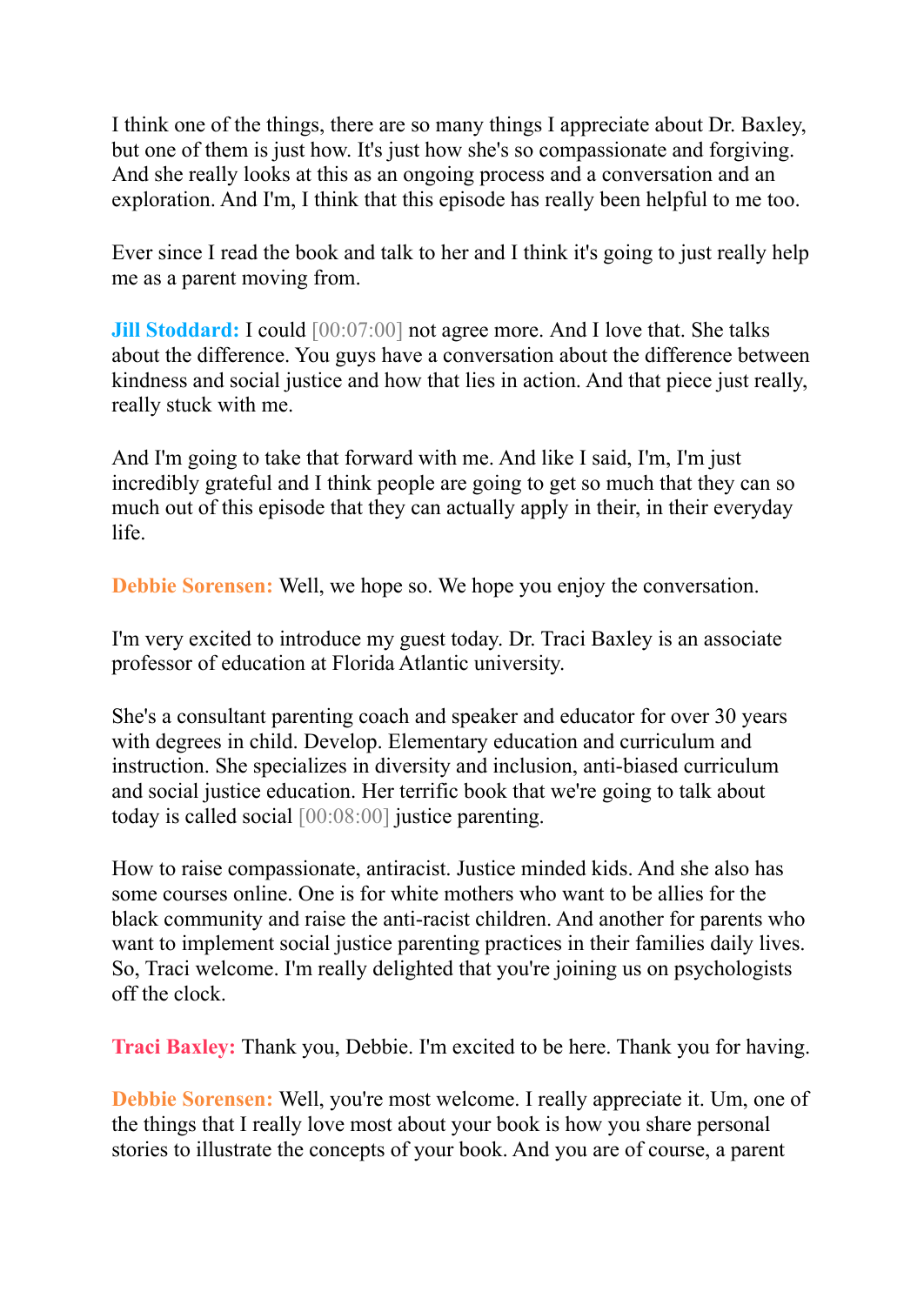yourself and have had so many experiences related to social justice and making your own parenting decisions.

So I was wondering if you could just tell us a little bit about your family, which is an interesting one and why this work is personal [00:09:00] for you.

**Traci Baxley:** Yes. I am a mother of five. I have. I have one daughter and four sons raging right now ranging for ages from ages 22 down to 12. So we're in different kind of stages right. Of, of the parenting, um, process. And, um, I'm also in a multi-racial. Marriage, my husband is white and I am African-American.

And so, you know, we have to navigate what that looks like in our home versus what that looks like in the world. You know, how we raise our children to know who they are, um, be confident in their identity. Um, I'm as a black woman, it's really important that I raised my kids, knowing what it's like to be black in the world.

Um, we also give our kids kind of the free reign to identify self, identify how they want in their home. Um, and they all identify differently. And so we, that's part of, kind of our normal conversation, um, in [00:10:00] our house. And part of that, um, finding identity, being safe, being who you.

are, uh, being accepted in the world is part of the work that I do in general.

And certainly it inspired a lot of the things that are in the.

**Debbie Sorensen:** Well, yeah, I mean, I think that's really interesting that your children, you just have these very open conversations about things like identity and. Each navigating that, those kinds of questions in their own unique ways. I think it really ties to the concepts here.

**Traci Baxley:** Exactly. Yes. And this, the idea of, you know, accepting your kids for who they are and how they see themselves. And, um, like for example, my daughter identifies as a black woman, um, she doesn't really identify as biracial. She'll say she's biracial, but if you ask her she on her driver's license or whatever those things are, she identifies as a, as a. woman. And, um, I have, um, some of [00:11:00] my sons who identify as biracial, um, they don't feel like they don't want to choose one or the other. So they, they, they identify as both. Um, so I, I totally accept whatever they feel comfortable with in terms of their own identity. But, um, again, you know, as a black woman in a racialized world, I remain very upfront and honest and direct with my kids about.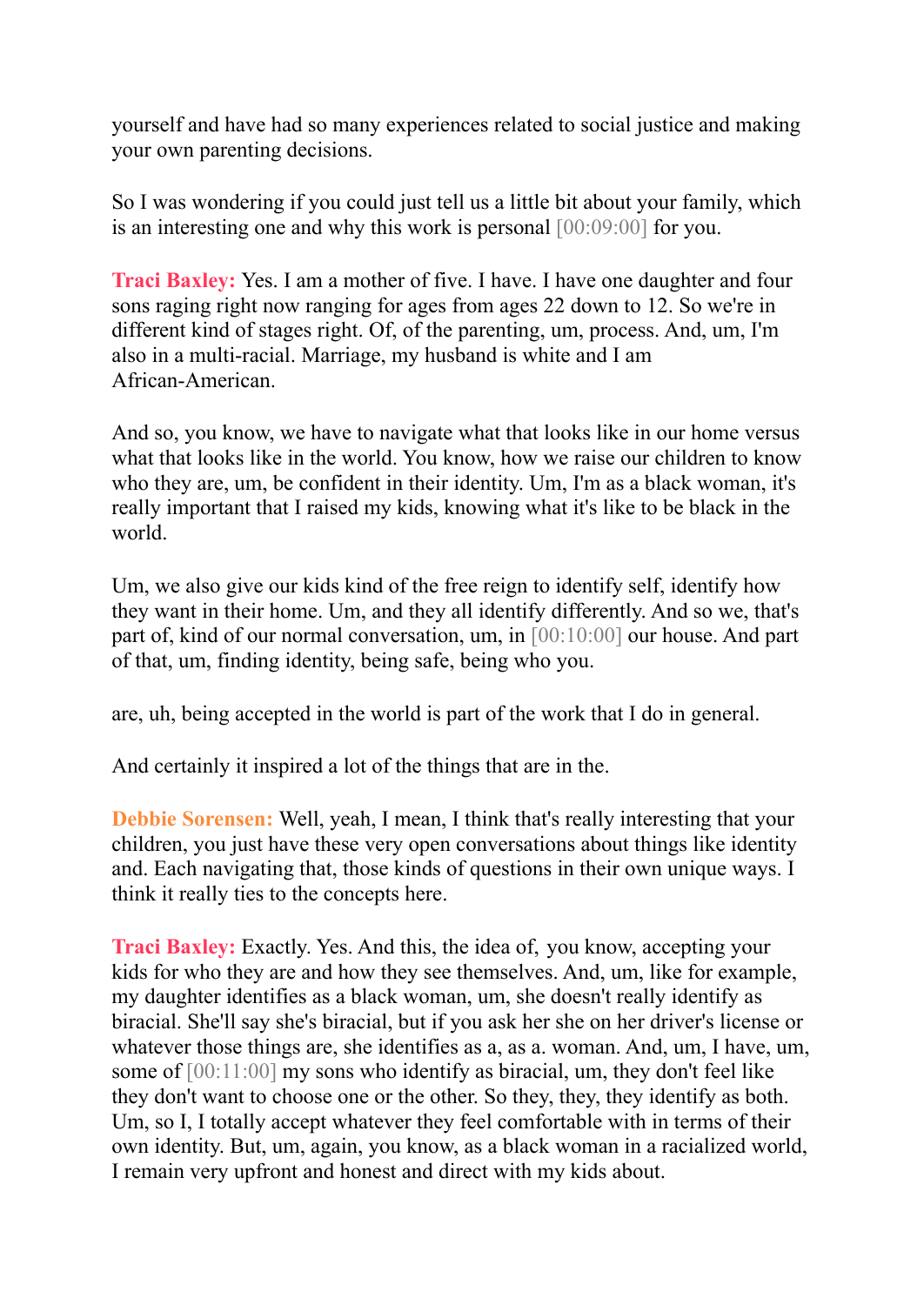How the world will see them and the importance of knowing how to navigate in that space as Well,

**Debbie Sorensen:** Well, I would really like to bring to life for listeners who maybe themselves hasn't personally experienced racism. I think, you know, you're a parent, right? You know, an African-American woman with, uh, you know, biracial children. And I'm just curious. I mean, I think one of the things that was really powerful to me, reading your book as a white woman, myself, was just about how you have to teach your own children about some of [00:12:00] the horrible things that they will face, or, you know, probably have faced and likely will face down the road.

And so I was just wondering if. Share your thoughts about what you've had to teach your children to equip them to deal with that, that maybe someone like me hasn't.

**Traci Baxley:** Yeah, I have a couple of thoughts on that. Um, the first is, you know, the common comment idea is the talk that black families have in their home. Right. They call it the talk, which is really when we're educating our kids. How to move in, in society, how to move around in the world to stay safe. But it also includes the things about, uh, being proud of being in the skin you're in, you know, really talking about.

The joys of being black or, uh, you know, what our ancestors have endured for them to have the opportunity that they have right now. So, um, I think often when people think about the talk, it's always like kind of positioning our kids to be on guard, but it's also positioning our [00:13:00] children to really be excited and love, uh, who they are.

So it's. You know, the, the combination of both parts of those, both sides of those coins, right. As we are raising our children. And I also think it's important. Um, and now more than ever, I guess, you know, we're starting to think about this a little bit differently that it's just not the responsibility of black parents to give this same kind of idea about the world to their black children, but we're, we're seeing more and more of that.

Really important that white families like yours really are proactive and saying, this is the way our world sometimes works. Um, sometimes we may not be at the short end of that stick. Right. But how do we then start to navigate in a way that we're supporting that we're aligning with that? We are, um, are aware that these things are going on around us and what is our responsibility as a family?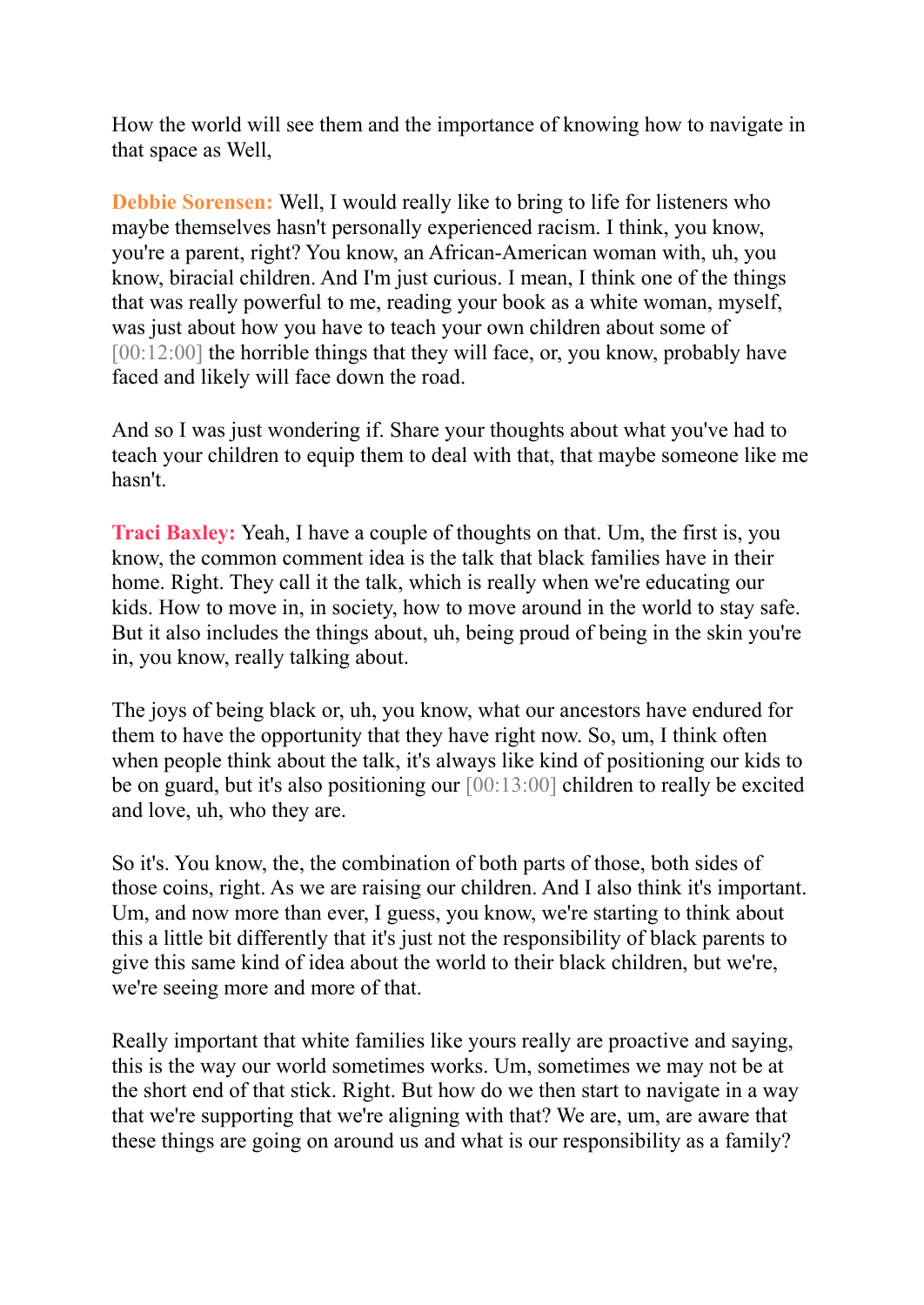So I think the idea of the [00:14:00] talks should be happening in all of our families. Uh, if we're going to really kind of change the way that we show up and care more deeply about one another.

**Debbie Sorensen:** I love that. I mean, A. That it's not it's everyone's responsibility. And also just what you said, I think about. You know, it's not just fear based. Absolutely not. It's also very strength spaced. And that actually is a perfect segue. I wanted to talk to you about belonging. We've we've had an episode on the podcast with my colleague, Meg McKelvie about belonging and you have a whole chapter about that.

Um, you write that all children need to belong and belonging is a universal, fundamental motivation for all people. I was wondering. I say a bit more about belonging, like, and what do you want listeners to understand about belonging specifically when it comes to people of color or other marginalized group?

**Traci Baxley:** Yeah. I think we [00:15:00] would, like you said, belonging is. It's just a human, right, right. It's something. If we look at, I always go back to Maslov's, a hierarchy of needs. And when you look at where that is, it's, it's really one of the basic needs that we need to do to ever get to that idea of self actualization, right.

To get to the point where we feel capable of. Meeting our hopes and our dreams. Um, and if we're not creating these spaces of belonging, especially in our own homes, right. Starting in our own homes, our kids don't know what that, that feels like right. To really feel secure and feel safe, uh, as a, as they go out into the world.

And the more that we can create this sense of belonging in our homes, really the more, um, our children will. Uh, a normal way to feel in a normal way to be, and be able to spread that into the world when they, when they become adults. And there, there are, um, they are encountering other people in different situations.

And I think, um, [00:16:00] the idea of belonging, especially when we talk about, uh, if we're looking at it from a racial lens, um, A lot of, uh, children of color, um, don't they feel a lack of belonging often, right. And, and various spaces in the world in it. And I think, um, it all starts in our own homes. It all starts with us really creating safe spaces at home creating environments where our children will be safe spaces for others in the world.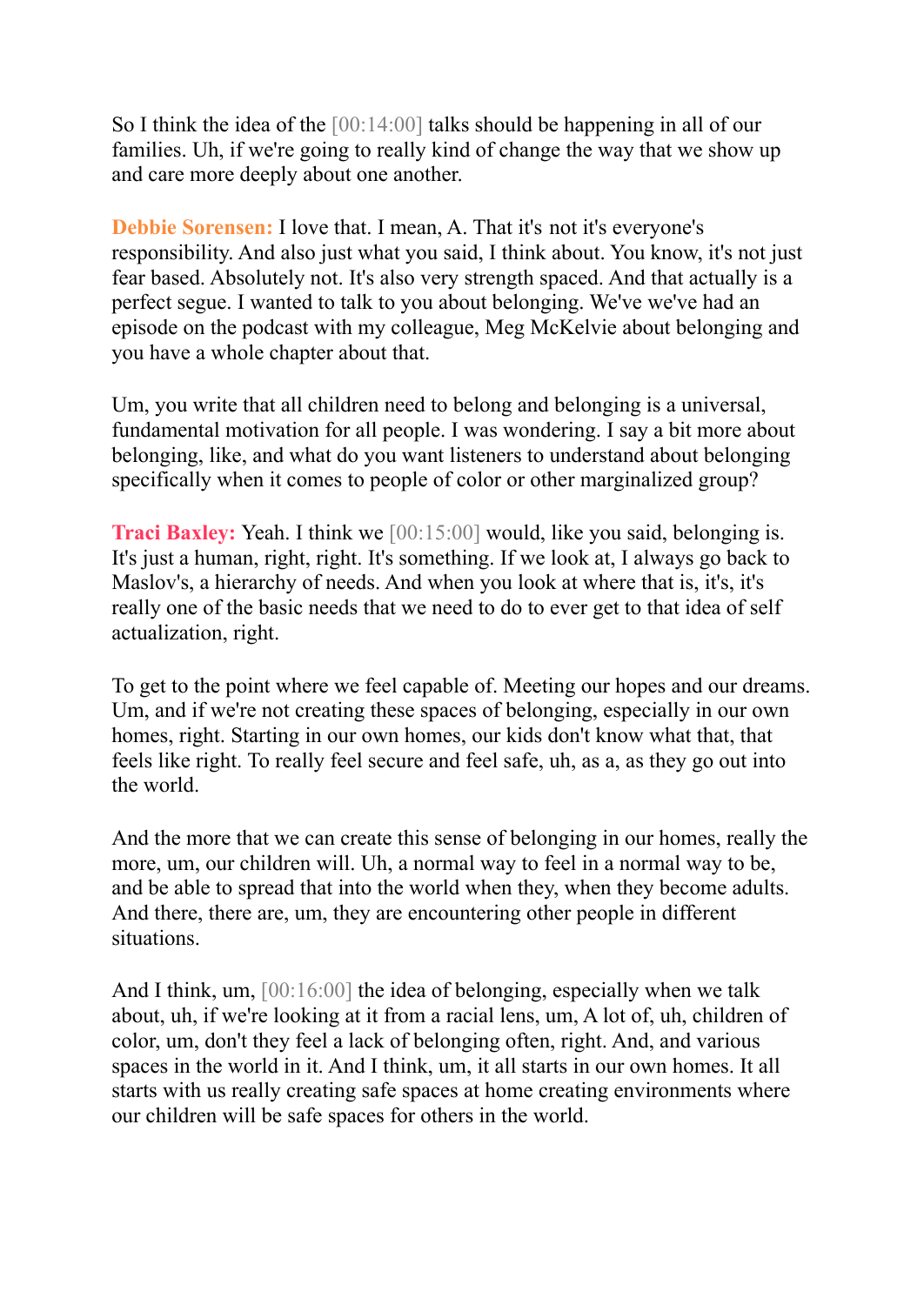And. I think if we don't start really thinking about that in terms of just the basic way that we treat each other, um, we're going to keep, I think we're at right now, we're in a spiraling, um, place in our, in our, in our country where we are caring less, uh, about other people. Um, and we're almost in this kind of ego selfish. Cocoon, you know, [00:17:00] where we're living. We're leading people who may not have the same opportunities who may not have the same, um, privileges really in the world. We're leaving them out to fend for themselves. Um, and I think it's a really bad and dangerous space for us as a country to be. Um, and I think if we start thinking about how we are creating spaces of belonging in all the parts of our lives, I think we could start to.

Change. Really some of the things, the divides that we are finding ourselves, stand in our country.

**Debbie Sorensen:** Yeah. Well, thank you for saying that this country has been breaking my heart. Lately. And it's really, I think your point about healing, you know, it has to happen at all levels, including in the families and starting with the kids. Um, And I love in your book. I mean, just to highlight this again, cause we already even talked about it a little bit with your own children and kind of letting them each be their own unique person with their own identity.[00:18:00]

I love the part in the book about parenting, the children we have and just there's so much pressure in the world too. I think for kids to be molded a certain way or something like that. So. You know, could you speak a little bit about accepting our children for who we are and how, what are some ways you do that with your own kids?

**Traci Baxley:** Yeah. And, and that's, it sounds obvious, right. But it's, it's sometimes it's very difficult. I mean, like you said, with the outside pressures too, um, for our kids to look a certain way to achieve certain things, to be involved in certain things. Um, and sometimes we are putting what we think is best or the things that we didn't have.

I mean, that was what I did. You know, the things that I didn't have in mind. Uh, growing up, I wanted to give that stuff to my children. And, Um,

it came at a, at a price, especially for my daughter. Who's the oldest, you know, I've learned through her to not do certain things as, as my younger boys are growing up.

But I think, uh, and I had a [00:19:00] very kind of great middle class. childhood really low field, lots of love, lots of things. Um, but you know, we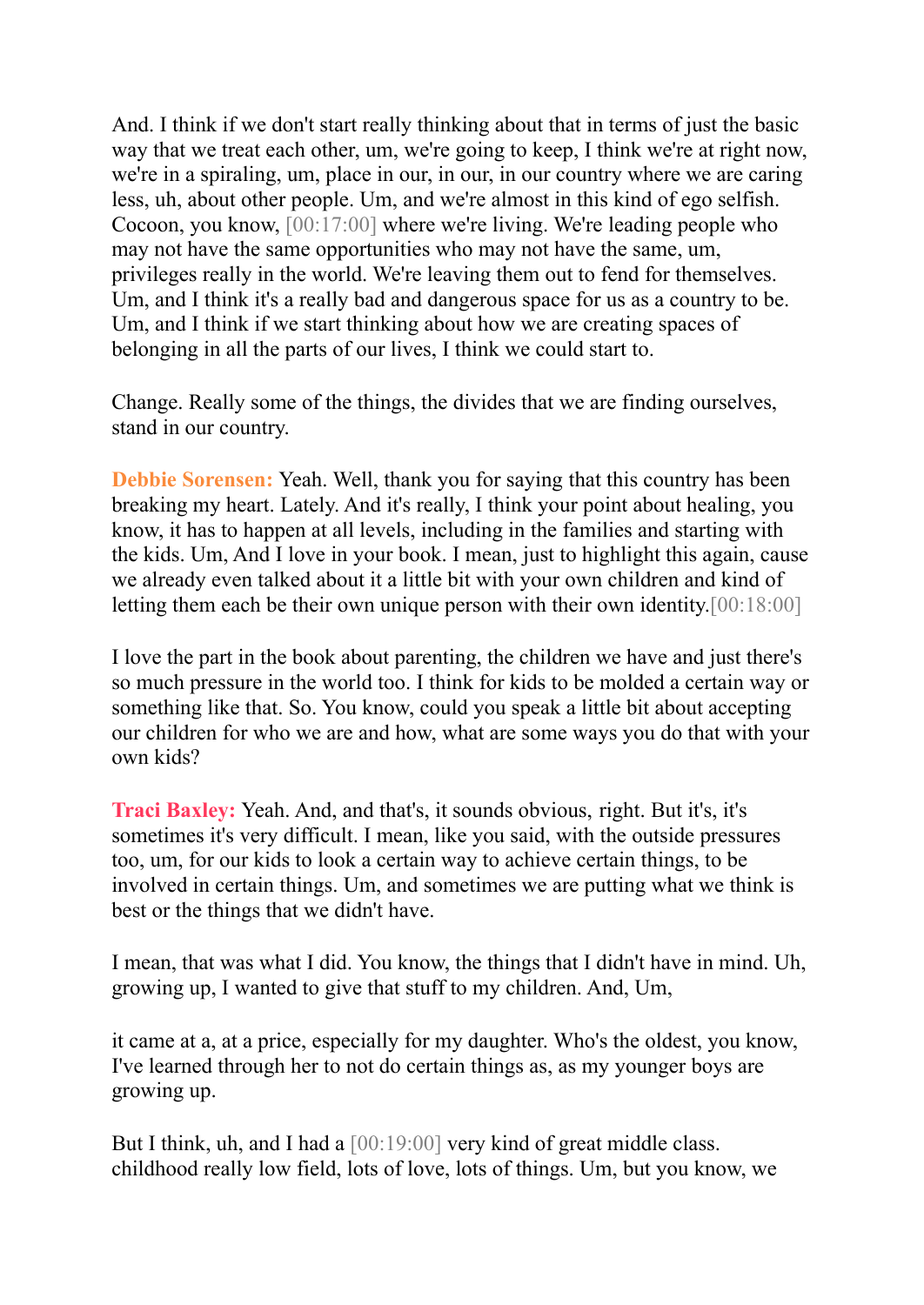always want to do more and better what we w what we consider better, right. For our children than maybe what we had. And part of that was giving my kids more opportunities with, uh, you know, music lessons and more sports and more, uh, tutoring for higher class, all those things.

And, um, the. Idea that all my kids would play sports. What's kind of a given, right? My husband and I played lots of sports growing up and we had one, our, our, our third child who had no interest in team sports. And it was after years of trying to push him to play soccer and all the things we realized that's not who he was.

Um, and so I had to relearn who he was, you know, and spend time with them. Um, and asking him curious [00:20:00] questions so that I could get to know how to support him. And so I think sometimes our kids are interested in things that we are not interested in or that we don't know anything about. And we have to learn how to parent who they are instead of trying to get them to be.

Who we thought they would be. I'm an another thing too. You know, I have one child with ADHD, one child who battles, uh, with, uh, depression, another son who has, uh, was diagnosed with OCD. And those are also things that you don't think your kids will have to experience. And so, as a mom, I had to. Recognize those labels as not something negative, but as a way to see how I can help my S my children to grow and be the best, um, people that they can be with, with who they are.

Um, any neurological differences that they may have. And so I think accepting where kids are and then educating ourselves of how we can, um, show up [00:21:00] for them in ways to, um, help them grow. And I think that goes back to that belonging piece too. Right. You know? My son, who's the only one in the house that doesn't play sports.

I had to create a space of belonging for him amongst the sports family. Right. And so I think that goes back to how we creating these safe spaces for our children to be who they want, who they need to be, or who they are. Um, and how do we help to support that as they grow.

**Debbie Sorensen:** Yeah, I think, I think about this sometimes when I get hooked in this thought of, oh, I want them to have all the opportunities. I want them to be a certain way. I have to kind of let go of. And have a little acceptance around it and realize, you know, that that's coming from a place of fear or something like this and this worrying about them.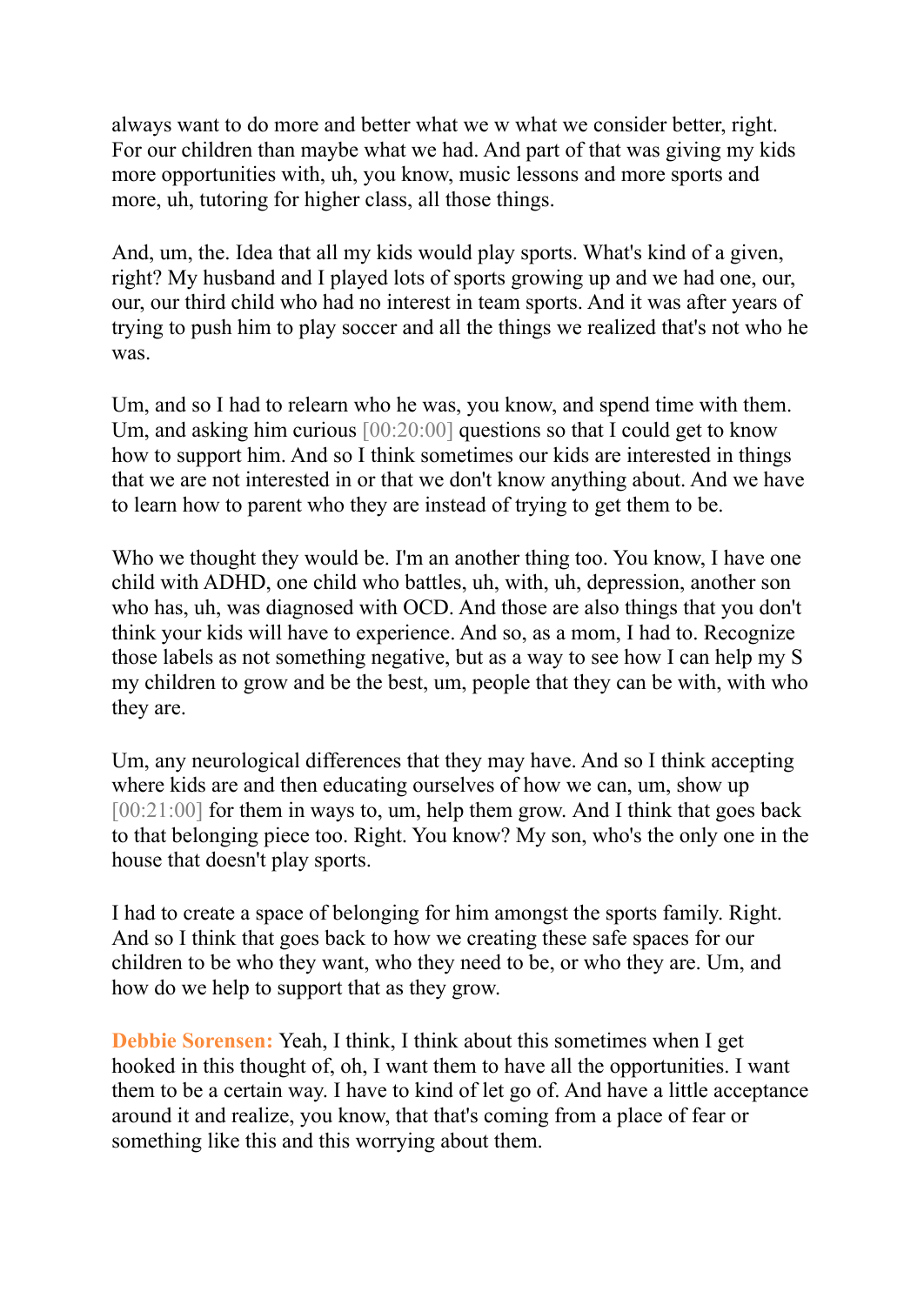And to think I just don't want them to feel like they have to earn my love that they have to work really hard or be good at sports or get straight A's to be loved just to feel like they belong. Even [00:22:00] if you know, they're not perfect in every possible way. In fact, that's, especially what makes them unique.

**Traci Baxley:** Exactly. Yes. And I think that's something we have to make sure we're continually conscious of. Like, we have to do the, the reflection on that every day. Like, did I show up in a way which is pure, radical love or did I show up in a way that I'm putting my own ego first? Like, so I think just that idea of reflecting on that question each day really helps us to. Mitigate some of the pressure that we may be not intentionally, but that we may be putting on our kids.

**Debbie Sorensen:** Yep. Well, let's move a little bit into social justice parenting and kind of dive in specifically to how to do that and what that means. Starting very broadly. What is social justice parenting? What are we talking about?

**Traci Baxley:** Yeah, social justice parenting is really kind of, uh, this intentional and purposeful, purposeful way that we [00:23:00] want to raise children to be more compassionate and kind, um, raising kids to be conscious about, uh, leaning into actively. Um, and teaching our kids to create these spaces of belonging for people outside of our families.

So it's just unintentional and purposeful way of showing up to really raise children who will be change agents for the next generation.

**Debbie Sorensen:** Oh, that's such a great definition of it. So many elements to that. What do you think? Why, why do you think that some parents, even, maybe they have really good intentions? They're well-meaning kind people, but so often they're afraid to go there. They're maybe afraid to talk to their kids about social justices, like, or about social, uh, afraid to talk to their kids about social justice issues.

Why do you think that sometimes this is a difficult thing for parents.

**Traci Baxley:** I [00:24:00] think, and this is, I think this is what my book two's going to be on. Really this idea of fear fear-based parenting it's it's, it's why a lot of things are going on in our world right now. Right. I think. People are fearful, fearful of things that are unknown, right? Uh, they're fearful of maybe losing control or power, especially when they don't know the answers.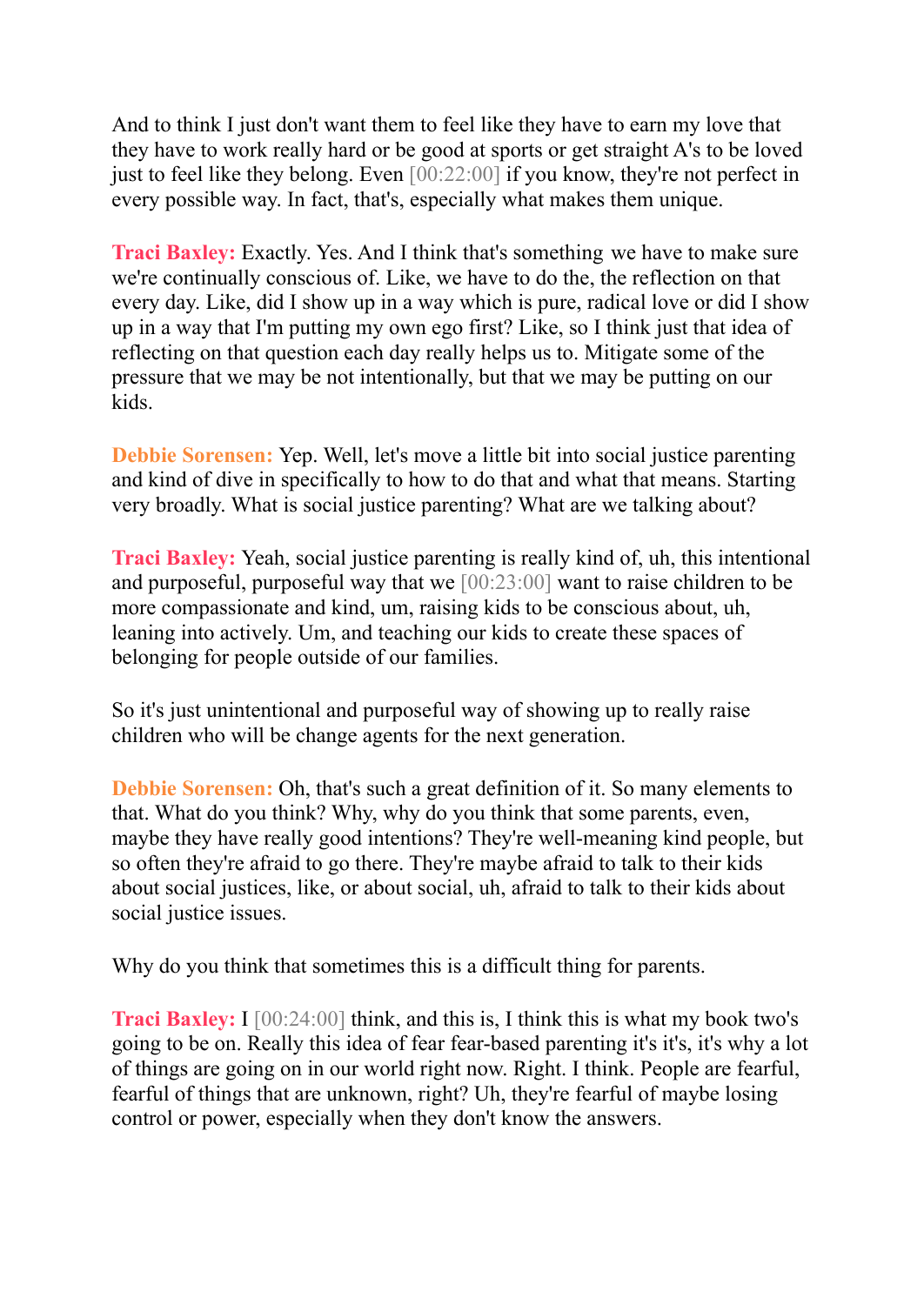A lot of, a lot of adults don't want kids to see that they don't know the right answers. Right. Um, I think parents have their own fears, anxieties, and maybe childhood traumas that keep them from. Engaging in heart conversations and really kind of leaning in to this idea of social justice parenting with their children.

Um, I think sometimes parents.

are afraid that their kids are going to ask them questions that they don't, they don't know the answer to. And if we are raised. Our childhood is, was based on kind of this power structure with parents and [00:25:00] children. I'm trying to change that power structure sometimes it's difficult.

Um, I know I was raised a lot. My dad was very firm in what he says goes like we didn't get a lot of less discussion as kids and in my household. Um, and I didn't want that for my kids because I remember what that felt like. Not. Be able to say my opinion. And so I think sometimes it's trying to shift the way that we were raised to, to how we want to parent it's sometimes hard and sometimes you don't know what to do.

So I really think the idea of social justice parenting is really the antidote to this fear-based parenting. I think the more we, Really want to just protect our children, um, and not having these conversations. You are really unintentionally leaving a lot of other kids on unprotected. And so I think the idea of social justice parenting is the, is thinking about, everybody's children as your children, right?

What I'm doing in my home,  $[00:26:00]$  how has that impacted. The kids who are not in my home. And so I think what I'm trying to do with social justice parenting is have us answer the question, what is right for the hold and not just for my, my kids and my family. And so sometimes that does look scary, but I think if we can start to parent from a place of, uh, the village.

And not just our particular kids, we will start to kind of open up and be more intentional about the conversations we have with our children, being more intentional about having our kids, um, invite diversity and, and enter their own lives and, um, creating spaces for that in our homes and our conversations that we have with our child.

**Debbie Sorensen:** It's like going beyond yourself and your individual child and going beyond that, to the bigger humanity out there in the world and trying to raise kids that are going to be [00:27:00] compassionate toward, you know, it's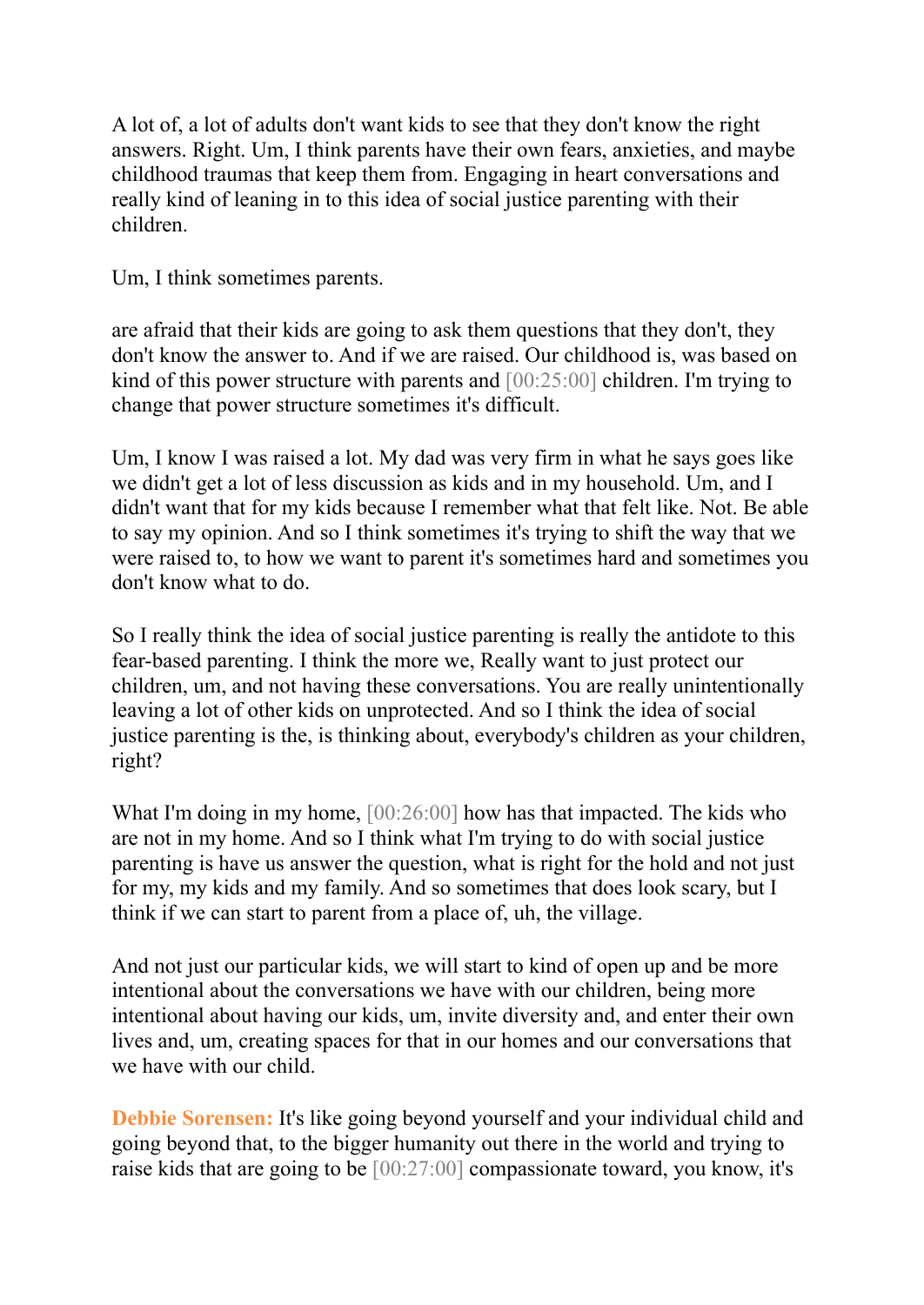not just about your, your own child having success in the world. It's about. Making the world a better place starting with your child.

**Traci Baxley:** Exactly. That's exactly right. Yes.

**Debbie Sorensen:** Can you say a little bit more about why it's so important? I just want to emphasize this again, why it's so important for all parents to have a role in social justice, even, you know, privileged families that maybe aren't directly in an oppressed or marginalized group.

**Traci Baxley:** yeah, And I. The idea of social justice has gotten a bad rap lately. Right? I think it's used more as like

**Debbie Sorensen:** become

**Traci Baxley:** word. Yes, exactly. Yes.

Yes. And when we get to the, like, I even get people, like, why would you name your book that like it's people are not going to read it because of the name of the title.

And I'm like, you know, social justice to me is about making sure [00:28:00] everybody has opportunities. So to live their best life. It's like, how do we argue? Um, when, when I talk to kids about the definition of social justice, um, I talk about, you know, it's about that, making sure that everybody who is hungry has food, it's about making sure that everybody who needs a place to stay, um, has shelter.

Um, it's about making sure everybody has opportunities so that they can learn, they can grow, they can earn money and they can live their best life. I mean, that's really what social justice really is. And I think. If we look at it and strip it down to its basis, basics, um, we should all be on board with that.

We should all be excited about the idea of raising children, who will make sure that there's a lot of love and there's a lot of food and, and places for like on house, people are taken care of. Those are like really the basic things that, that. Social justice is really about, and [00:29:00] that's really what social justice parenting is about really raising our children so that they're not just nice human beings, but they're nice human beings who are willing to do the work to make sure that everybody has opportunities to grow.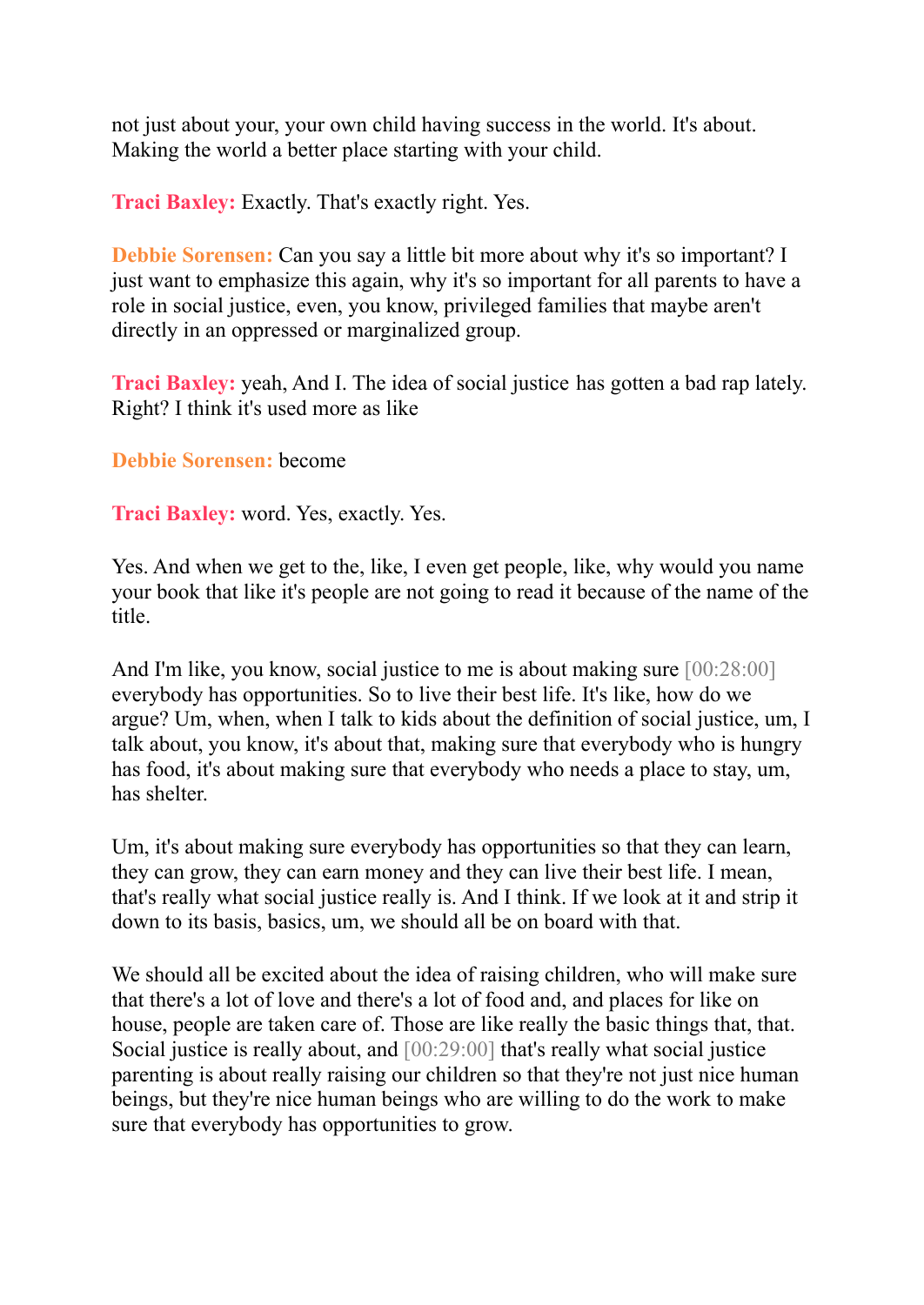And that there's, um, there's justice in the, in the world. And I, and I think if we look at it from that just from a human lens, Um, it's something that we all should be on board and feel good about doing

**Debbie Sorensen:** Can you talk a little bit about the difference between being a good person? I have, I'm using air quotes here, quote, good person and being quote pro justice, because I think this is a really important point. You know, that a lot of people out there are, you know, it's not like you're a wait. Hold on. How do I say this?

A lot of people out there, again, they might be well-meaning they, they don't want, you know, the world to be this terrible [00:30:00] racist, homophobic, sexist place, um, in theory, but then they're also maybe a few steps short of being pro justice. So what's the difference. And, and how can people move toward

**Traci Baxley:** Yes, that's a great question. I think if I had to sum it up in one word, it would be. Uh, action. Right? So the difference between really a good person being somebody who's pro justice is really the action that you do. And I think when we're raising our kids to be good people, I, I almost think it's like the safe thing to do, right.

It who, who who's going to argue with that who's going to argue with, it's a, it's a good thing to, to raise good people. And I think that's when you have to push through fear, uh, because. We, we all want to believe we're raising good people. And I think everybody's on board with that, but I think being a good person is sometimes more passive.

Um, and I think if you are trying to raise children who are pro justice, it [00:31:00] really will require us to. Um, to be more plugged in on the realities that are going on in the world and how they impact your family or how it impacts other people's family. Uh, raising kids who are pro justice also means that you're raising kids who are more courageous and more active in, um, standing up for other people.

And I think, uh, what I often say is raising good people is, uh, teaching. Kids to do no harm, but when you're raising pro justice children, you're teaching kids to intercede when harm is done. So those are, it's like raising the allies, the activists, the agitators, the anti-racist. Those are the kids that you're raising when you're raising pro justice children.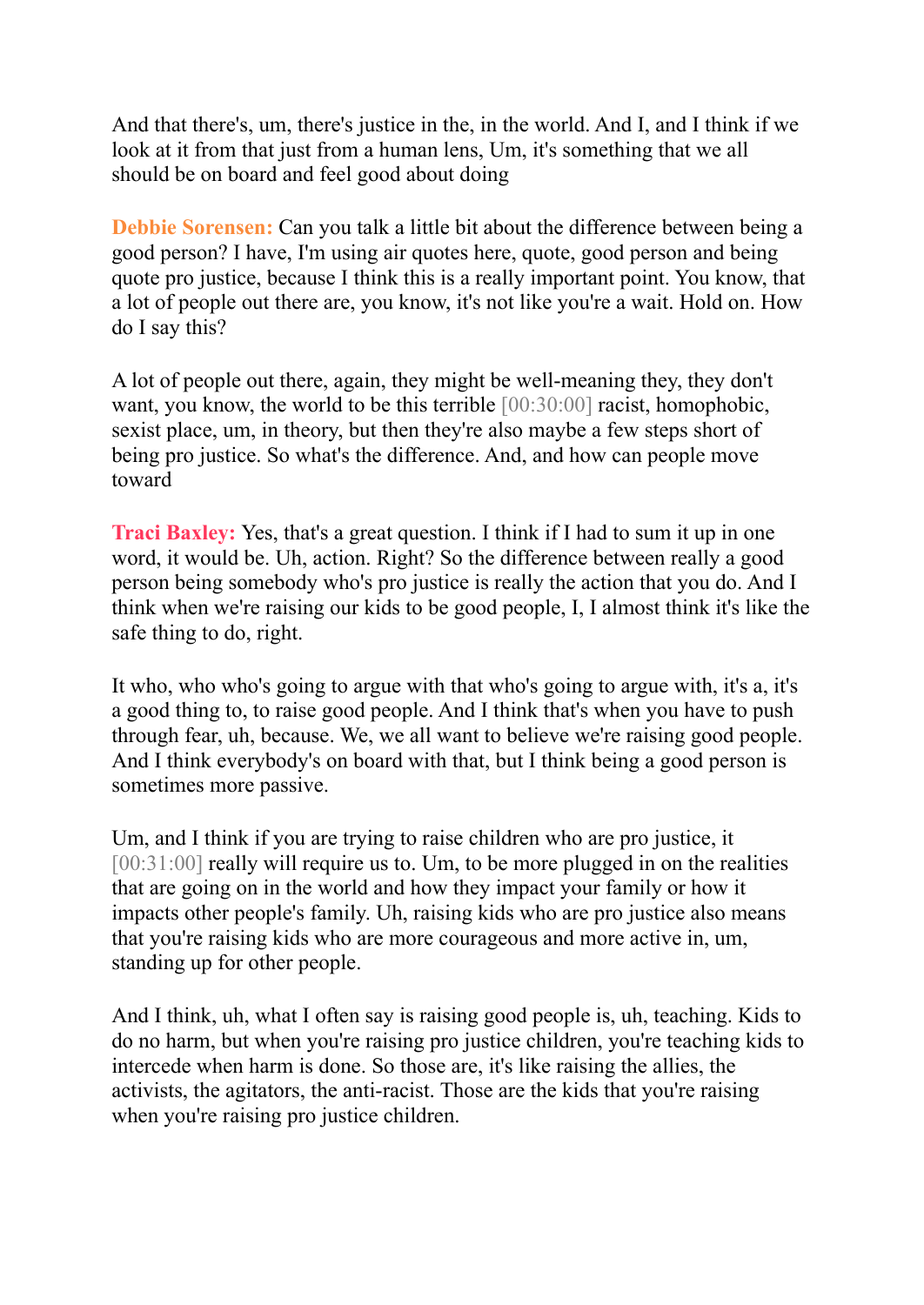So they're the kids who are gone to stand up for others, um, and really be a change makers in the world. Um, so I think raising good kids, it's great. It's a great start, [00:32:00] but it's not enough if we really want to change the trajectory of some of the things that?

are going on in the.

**Debbie Sorensen:** I have this memory of grad school. I had a really good diversity class at one point when I was in my clinical training. And I remember going into that class kind of a little arrogant thinking like, well, I'm not. I'm not racist. I'm a good person. Like I want to learn about this, but I don't think it really applies to me.

And then kind of going through the stage of like a really hard look inward and thinking, oh yes, this does apply to me and I'm not doing enough. And I have not given this enough, uh, you know, consideration in my own life and just what a shock that was to me. Cause I kind of went into it. I think we're a lot of people do.

It's thinking like, well, I think racism is bad. I'm not. One of those people, but to kind of recognize that there is a difference between taking action and also really trying to tune into it more.

**Traci Baxley:** absolutely. And I think, [00:33:00] um, You know, some of the, the anti-racist scholars, you know, kind of identify that, that idea of that there there's no, um, um, not, not, uh, not racist you either a racist or anti-racist. Right. And there's not really something in between. So if you're doing nothing. Is it really helping to stop racism or is it really kind of, uh, allowing racism to continue?

Um, I know, um, Beverly Tatum talks about. Uh, she uses the, the example, uh, if you're like on a conveyor belt, like in the airport, if you are going with the flow of the conveyor belt and is helping you get ahead, that's kind of like an example of racism that you're using every opportunity you have to, uh, put yourself in the front and, and not worry about other people.

And then I'm not racist. Is that, uh, wait, let me back up. Um, [00:34:00] Racist is that you are walking with the conveyor belt so that you are using it to get ahead. You're moving forward and you're kind of passing everybody. If you're not racist, you are just on the conveyor belt moving forward. Like you're not actively walking, but it's still moving you.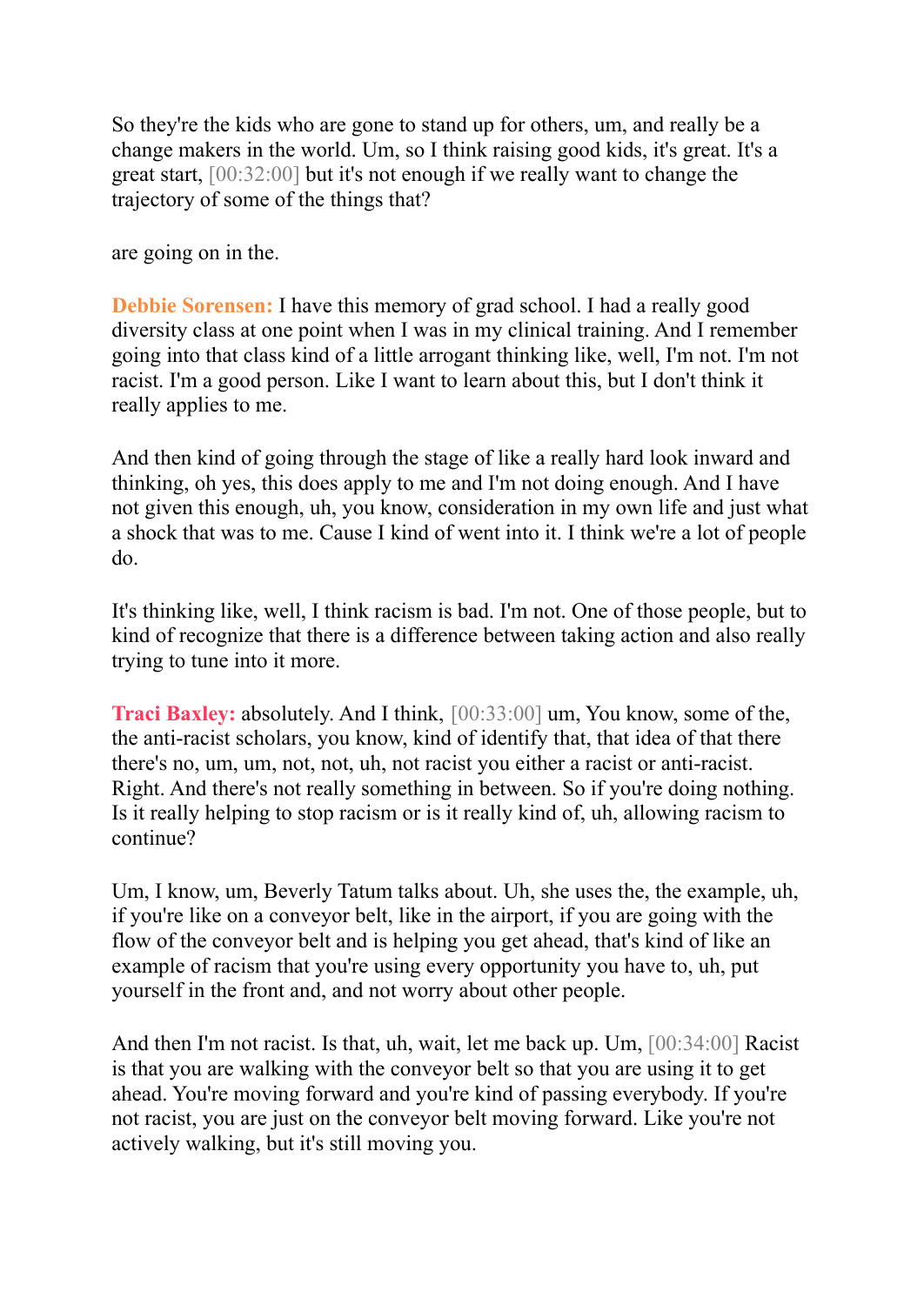Um, and you still have an advantage and then anti-racists would be the people who. Actively turn around and run backwards on this conveyor belt, that's going in one direction and that you're trying to, to undo what's already being done. So that's kind of like a visual of these kind of three ideas. Um, and, uh, candy says, you know, there is no in-between, you're either racist or you're anti-racist.

And so I think it's something that we all should think about where we positioned and, um, How do we want to raise children in that, in that space? What's our responsibility to our, our family, our children, and was our responsibility to just kind of human, [00:35:00] human humanity.

**Debbie Sorensen:** Yeah. Well, and I think even just using, uh, telling yourself something like, well, I'm not racist. It's like, it's a cop out. You know what I mean? Uh, way of, of letting yourself off the hook from having to do anything. And it's really not okay. You know, it's an, it just is not that dichotomy is a false one because we're so embedded in it.

Right. I want to actually, can I just give an example of this good person versus pro justice? Based on a podcast episode I had with Dr. Erin Andrews, this was a couple, well, several years ago, she's a disability advocate and we talked about. That episode, I would really encourage people to listen to because we talk about disability as a form of diversity, where there's a lot of stigma and it's often very much overlooked, I think, as a social justice issue.

Um, and she talked about with kids, sometimes we have this like, well, be nice. Like, don't [00:36:00] talk about it. You know, if you see someone in a wheelchair and a lot of kids are, they're not even around necessarily people. Disability. I mean, they probably are, you know, neurodiversity or other differences between people, but I think sometimes parents have almost this, like be nice.

Don't talk about it kind of vibe with children and it sort of shuts down the conversation, but it doesn't really teach them about inclusivity. Right? It's like, it becomes this like bad word we're not supposed to talk about. And that's actually not pro justice at all. That's shutting the conversation down.

**Traci Baxley:** Absolutely. Yes. And I think, I think I can't get to it from, from a race perspective to the color blind theory. Right. That we were all, we love everybody, you know, everybody's a good person, you know, that kind of thing. So I think that, um, When we talk about all of the ways that we are diverse and certainly a disabilities abilities is, is one of them.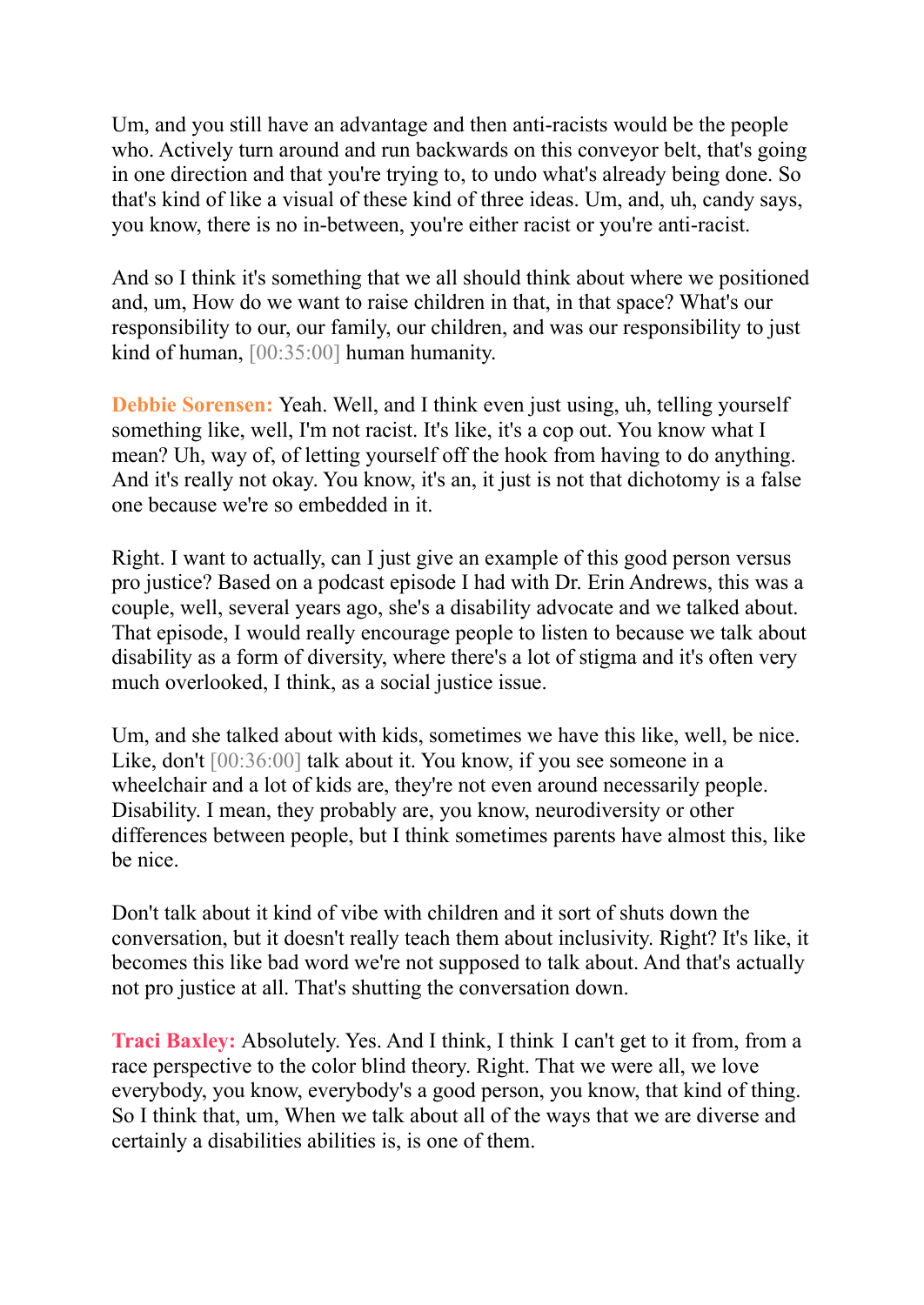Um, We, we [00:37:00] have to allow kids to lean into their natural curiosities, um, because it really does. It changes us, right? Because we get to see who our kids are and the questions that they're asking it gets us to learn more about topics and, um, issues. Um, and then it, it also gets them to trust their own voice, right.

To, to, to know that these questions are important to find answers to. To see the humanity in others. And when we shut that down, we're teaching our kids that these, these conversations on taboo, we don't talk about them. We don't talk about those people. Um, and it, it does more separating them. It does bring us together.

**Debbie Sorensen:** Absolutely. Yeah, taboo or something. That's like you said, blind, like, oh, we don't see that. We don't talk about it. And it just really minimizes the impact in a really unhelpful way. Yeah. So a lot of your book is really goes through the qualities of a pro justice home and kind of dives [00:38:00] into a lot of examples.

And just some of the ways in which you. Make your home more, your family, more pro justice, and people can read the book, I think, to really dive into that. But could you give just sort of a overview summary of some of what you consider to be the main qualities of a pro justice home?

**Traci Baxley:** Yeah. I think if I had to just name a couple of things, I would say open dialogue is really important, right? That you're having the conversations that they are embedded in who you are as a family on that kids are able to ask questions openly. And honestly, I think valuing each other, right. Knowing what each person has to contribute to.

To the house, to the world, right. And honoring and valuing those things in each person I'm seeing each person for who they are. Um, and I'm creating safe spaces around that is really important. Um, I also think if you're trying to create a pro justice home, you are [00:39:00] active in the things that are important to you so that you are. Showing up in spaces, you are, um, doing reading with your kids. You are, you know, you may not be at the protest or the rallies, but you are writing the letters. You are collecting the canned goods, whatever that is, but you're showing your kids that you are making a difference. And, um, you are engaged in the things that are important in the world, but.

Really the key qualities are really honoring each other, creating space for each other, allowing children to use their voices in the home. Um, so that when they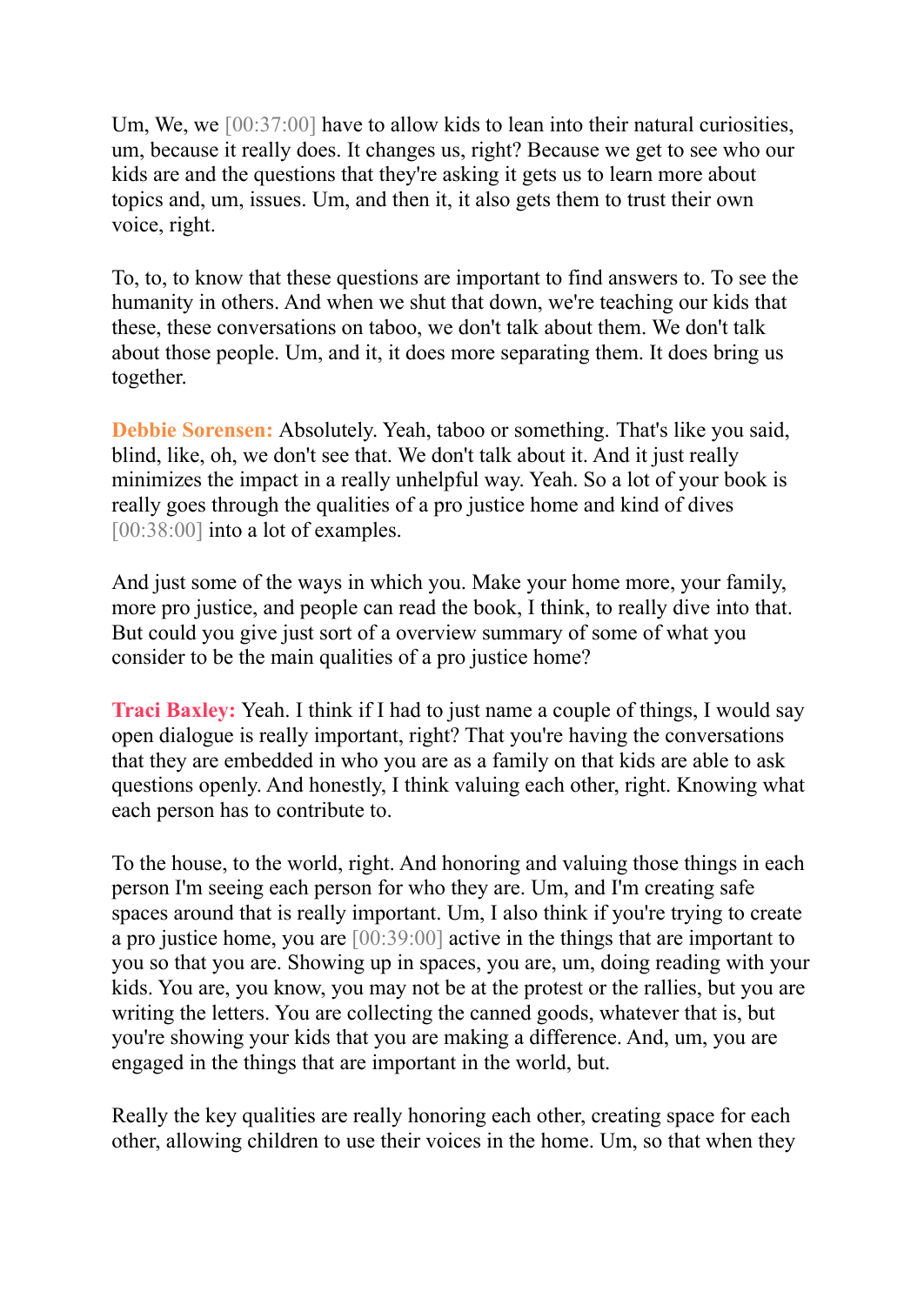go out into the world, they're comfortable doing that. And I think we'll, we don't create spaces for kids to have those conversations, to say their opinions.

Um, we are, we really are shutting them down from really being, being more active in the world.

**Debbie Sorensen:** There's this philosophical approach to parenting. You [00:40:00] keep mentioning that I want to highlight, which is about allowing kids to have a voice, and there's always going to be a power archi. Power there's let me say it over. There's always going to be a power hierarchy between parents and kids, just the nature of the relationship.

But instead of thinking as the parent's job is to control the children or to be in charge of them, it's like letting the children have a voice, treating them with respect, even though they're younger and less powerful.

**Traci Baxley:** Yeah, I think that is so important because. We have to create a safe space to be for them to be able to practice using their voice. Now it doesn't mean that everything that they say they're going to get. So, you know, we, we have the dialogue. What do you think? What do you think? I understand I'm listening to you or hear you. Um, ultimately thank you for all everybody's opinion.

I think I, you know, I'm going to make the final decision on this because I think as a, as an, as somebody who's had more experience in this [00:41:00] space, this is what we're going to do. Like, right. It's not always that you're, you're listening to your kids in terms of the follow-through, but you'll listen to your kids, um, in a way that it allows them to know that their voice matters, that they have an opinion it's worth saying. Um, And I think about too, I think about, especially our girls, right? When they're not able to kind of use that their voices in our homes, when they get out into the work world, when they get out into the, when they start going through school, we, we know we live in a society. Really shuts girls down. I mean, there's studies after studies, even in schools, teachers not calling on girls, more boys and stem programs.

Um, when girls are raising their hands, boys are shouting out the answers and the teachers are acknowledging the boys shouting out. So we, we need to create spaces in our home where our kids. No, how to use their voices, know that their voices matter. Um, and they recognize the power in [00:42:00] using their voices.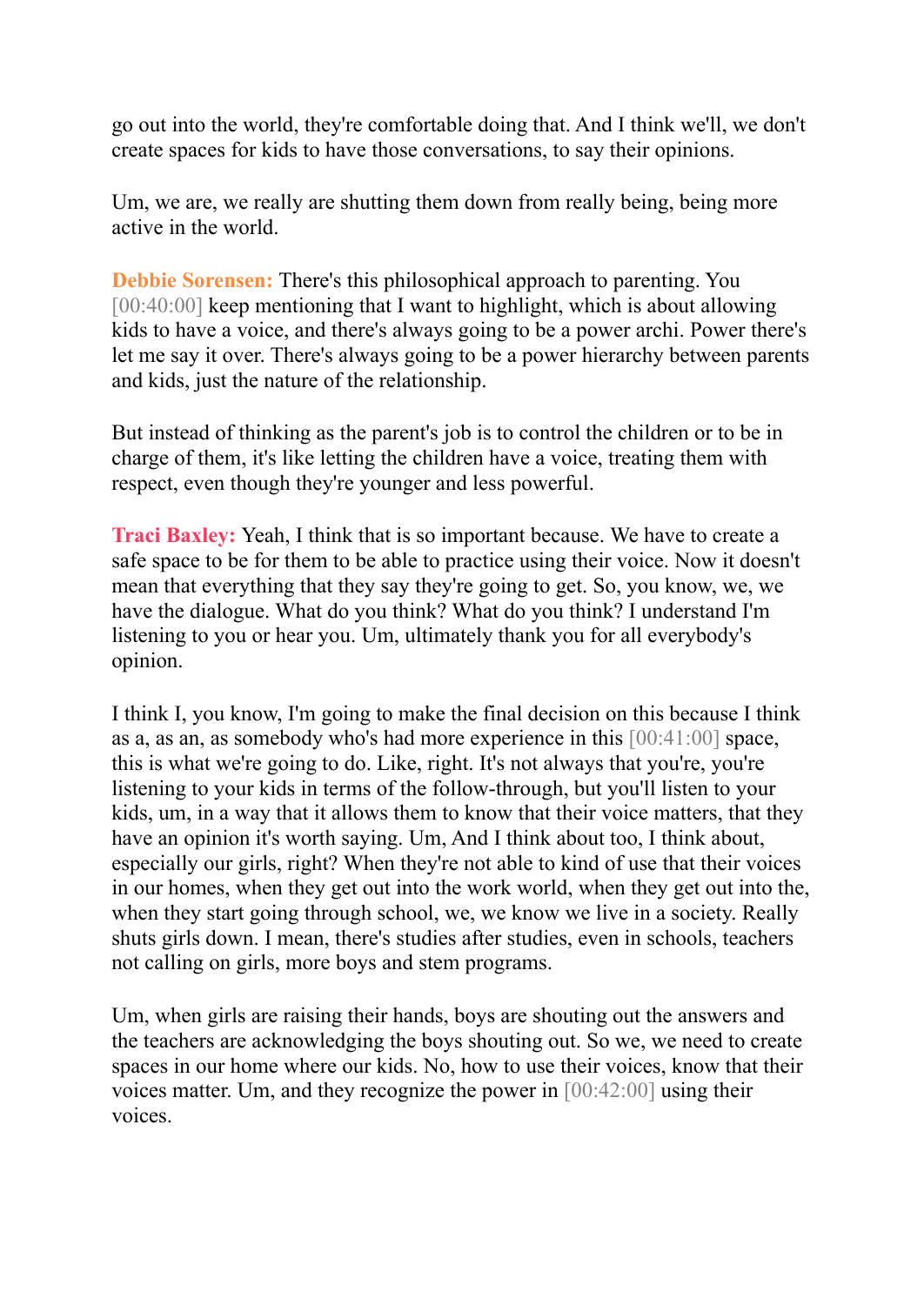And if we're not allowing them to do that, um, in our homes and on a regular basis, when they're out in the world and they're being. They're not standing up for themselves and we can't figure out why are they not standing up for themselves? We really had to reflect on how, how they were able to kind of stand up for themselves in our own homes.

And so I think it's really important if you're trying to create kids who are, who know how to set boundaries, kids who know how to self-advocate kids who can stand up for others. Right. The upstanders, it starts with them having that voice in our homes about small things, even, you know, even like what's for dinner.

Why do you think this is you should have this for dinner, so it doesn't have to be anything life shattering, but it's just a continuous process of allowing kids to use their.

**Debbie Sorensen:** And what about how might you start a conversation? Actually, let's get a little concrete here in terms [00:43:00] of conversations about things like racism, sexism, homophobia, transphobia in the world. Um, and I don't know if you have one in particular, one particular issue you want to use to highlight this, but, you know, I think often people will read and care, but not know, like, what do I say?

What kind of words do I use with my kid to start these conversations? Do you have any, any very concrete strategies? And I know it's probably going to look different from like a four year old to a 17 year old. You know what I

**Traci Baxley:** Yeah. Yeah. I think the first thing, the mother, whether they're four or 17, the first thing you do is you ask them. What do you know about this already? Right? So you want them to start to have to lead the conversation in some ways, because you wanna know what they already know. You want to know where to start.

You want to know what things that you may have to redirect. Uh, there may be some stereotypes that the child may hold from social media, their friends, or whatever that  $[00:44:00]$  you have to undo. Um, and so I would start off asking them them question basic open-ended question. What do you already know? Tell me more, um, where did you learn that?

So you can get some idea of where the information is coming from. And so I think once you ask them open-ended questions about a certain topic, like the example that I'm going to use is, uh, the killing of the 19 people, the 19 kids in Texas. Right. I started off asking my kids, what have you heard already?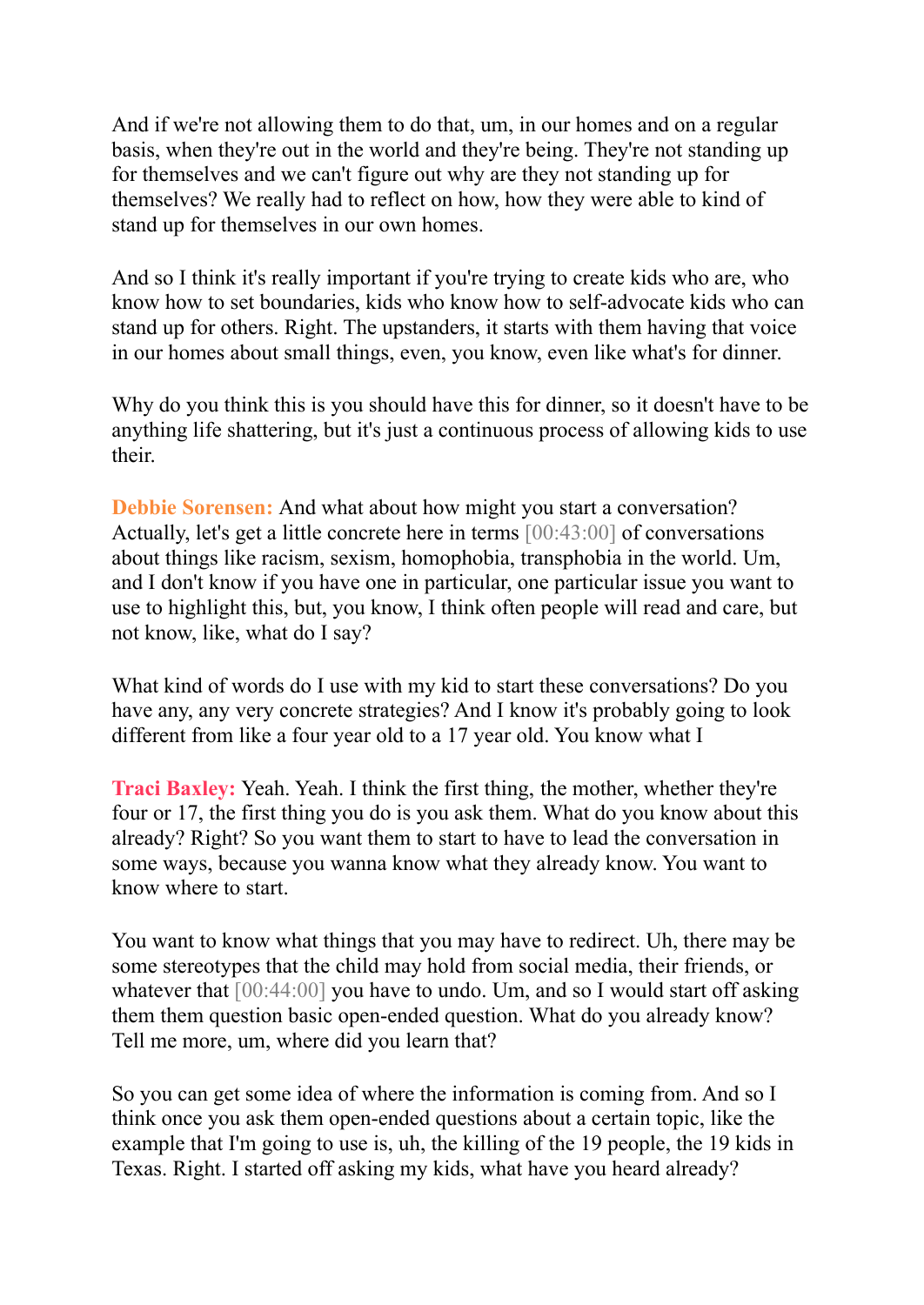Um, how do you, how does that make you feel? What do you think happened? So I wanted to know where their heads were first, before I started giving them what details I thought they needed to have. And again, like you're saying, if my. Five-year old, which I don't have, but if my five-year old was asking these questions, the way that I respond would be very different from my, my 17 year old. obviously.

Yes. But  $[00:45:00]$  I think that the premise is to always find out where they are, where they stand in it first, before you start to give more information. The other thing that I would say to you. Not to wait until you have all your ducks in a row. Yes. You wanted to have some research done. You want to have some ideas, but you don't have to have it all figured out.

One of the, I think most powerful things that we can do is to figure things out together with our kids and empowers them to be researchers. It, um, shows them that. They don't have to have all the answers as they grow up. Right. And that they show you that the imperfections and the vulnerability that you, you, you have, it's something that they can also use as characters for themselves growing up.

Um, so I would encourage you to ask the questions and start the conversations even before you think you're really. it's in those moments that the most powerful learning [00:46:00] and healing really between you and your kid can really happen. Um, and so I, I would also, I guess the other thing that I would say when having these hard conversations is to not dummy it down so that it makes it doesn't make sense for the kids.

Right. Using real key terms. Um, whether it's scientific terms, You know what I'm thinking about body parts, right? We want to use real body. Terms. Um, when we're talking about racism, we want to use some of the, some words that really resonate with our kids. So they know what, what they mean when they see them in the real world.

Um, obviously you want to be very sensitive when you're doing it. You want to try to connect it back to something they already know Like, remember when we talked about XYZ last week, or when we read in the book that this happened to that character, that is what's really going on in real life right now.

Um, and so just so they have something to kind of connect what they  $[00:47:00]$ already know, where you're getting ready to take them. So that's always helpful if you can do that, even if it's something like. with young kids, you could talk about something that they saw, like a bug on the side of the road or something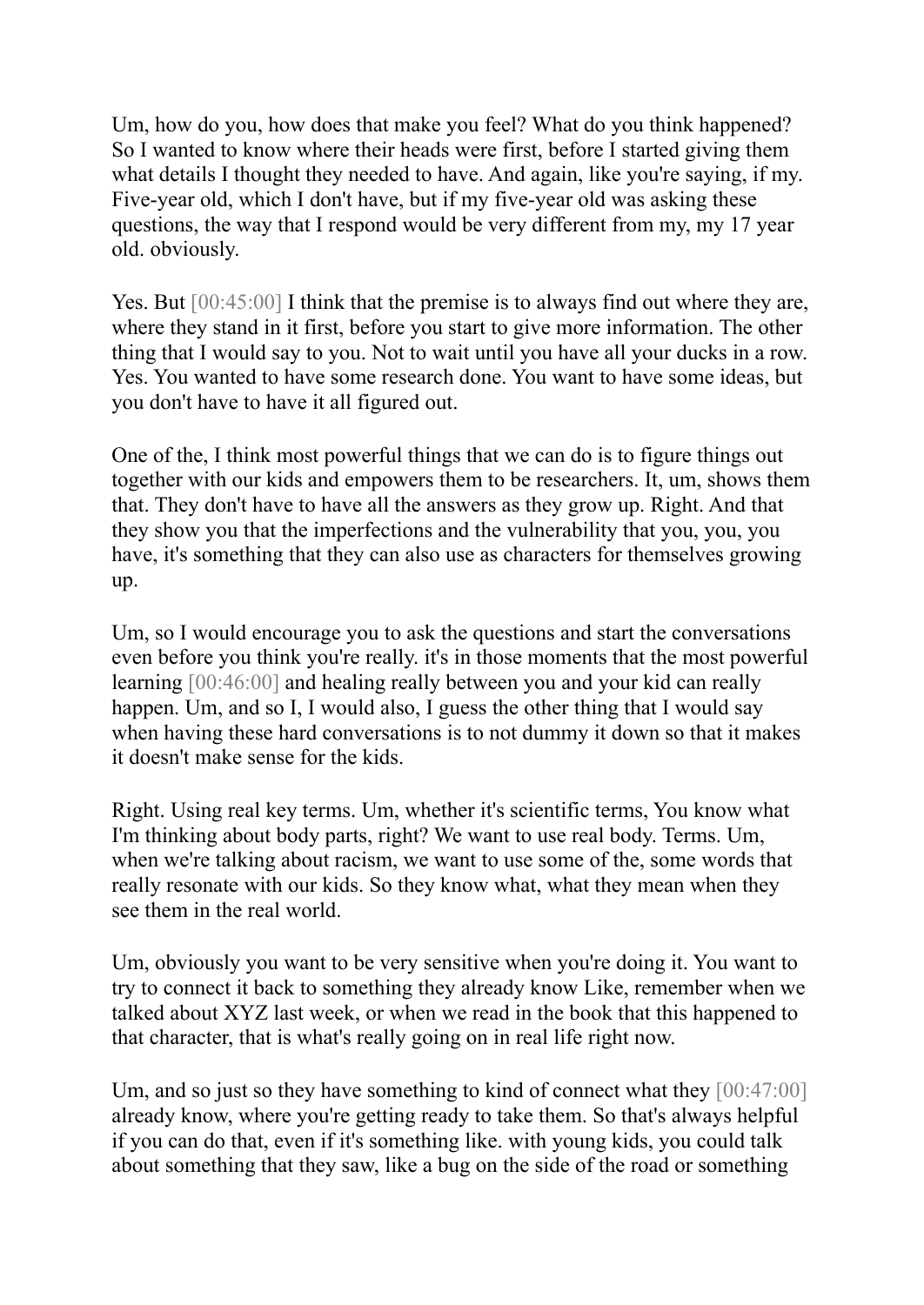small that died that, so that, that you may have had the conversation about what death looks like.

So if it happens to. Somebody that they know, or a pet, they already at least know kind of like the life cycle so that they can connect something bigger to something smaller that, that you've already talked about. Um, so those are some of the things that I would suggest when having hard conversations with our kids.

But I think you dive in, even when you're uncomfortable with it, right. Even if your fear tells you not to, because what I tell, say to my clients or people who are taking my courses. You by you not saying it, it does not mean the kids are not learning it, right. Somebody is teaching your kids about these hard topics and you have to decide [00:48:00] whether you're feeling. Um, is greater than your kids learning about something from your values, your perspectives, your, um, radical love and your kindness, or are you okay with the world, teaching your kids about these things wherever they're getting it from. And so I think if you look at it from the lens that they're learning it, I mean?

studies show that kids are learning stuff at three and five and seven that they already are making up their mind.

You know, they're natural. Way of trying to create categories and their, uh, in their minds are putting things together that are not necessarily right. And so you're leaving that to chance.

**Debbie Sorensen:** Yeah, opening up the door for hard conversations. They, my fourth grader came home with a question. I will not reveal the actual question on this interview, but I was a little shocked that fourth graders were talking about such a thing. It was sex-related [00:49:00] and I was just. A little panicked for a second. And then I said, I am so glad she can talk to me about this because she's hearing it.

And it is out there. And I think that just having that stance, that you're fit kids feel like they can come and talk to you. They won't always, probably, but that, to me, that's very important. Just I want them to know they can come to me with

**Traci Baxley:** absolutely. And I think that goes back to that belonging and safe spaces, right? If we're creating those safe spaces in our homes early, allow our kids to have voice early. When those things get hard or they have those tough questions, they already feel safe until they can come to do the talk and that they will be heard.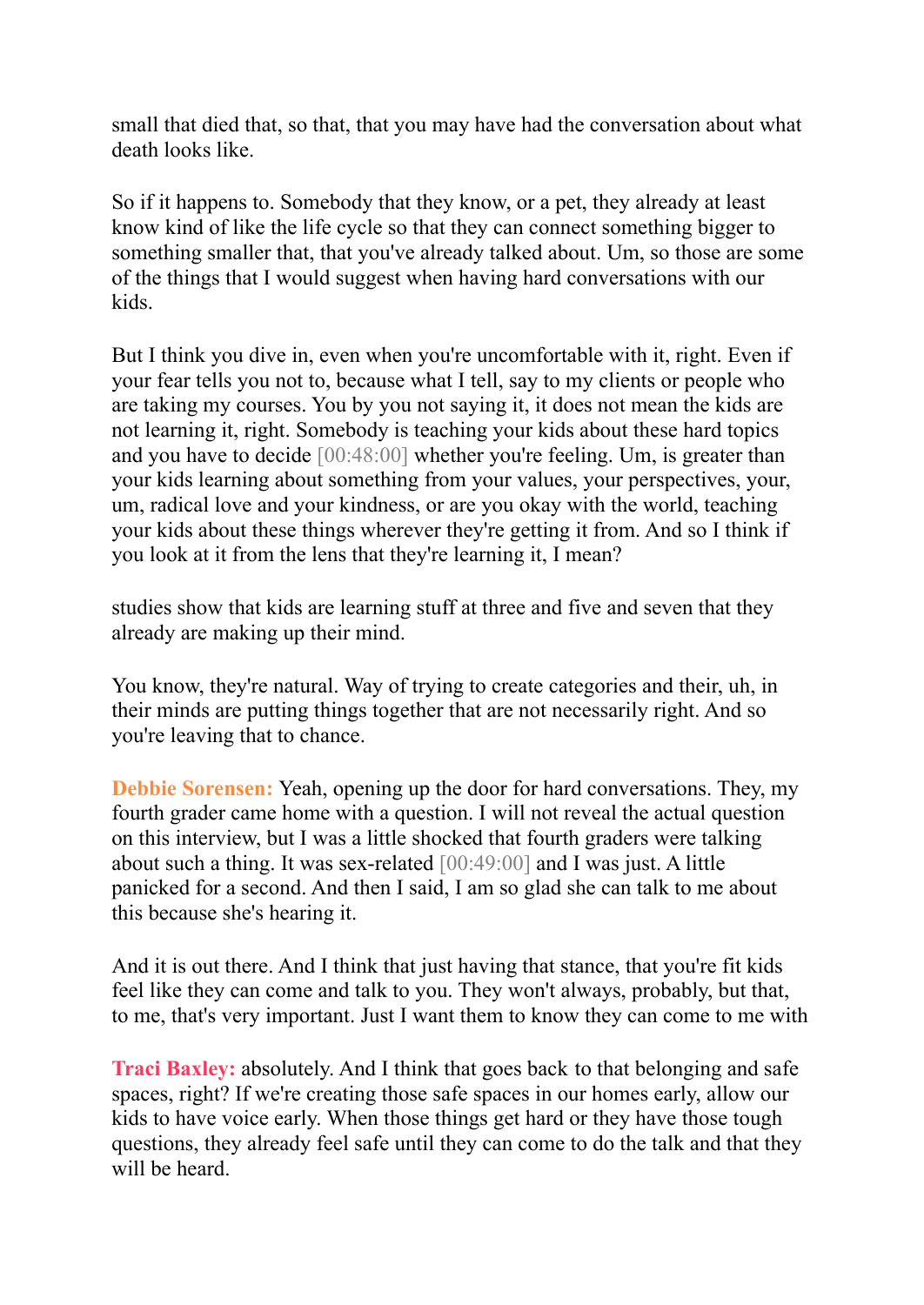Um, and so you're setting, you're setting yourself up for those very tough conversation that comes in their tweens and their teens when, um, these issues are really kind of life altering, right? The decisions that they make in their lives. And it says to me, Debbie, [00:50:00] that you've made, you've created safe spaces for your daughter to be able to come home to say, Hey, this is what I've heard.

Tell me about it. Let's talk about it. Um, and I, and I think that's what you should lean into that I've created safe spaces for my daughter to have these hard conversations. Yeah.

**Debbie Sorensen:** I'm trying, I'm doing my best here. Um, what would you, how would you respond? Okay. I was trying to think of a personal example of this and I have one. How would you respond if your child says something that you have a little cringy, like, Ooh that's so here's the example is that this was just a few days ago.

One of my daughters was talking about the hair. Of her black friend in her class. And I just had this moment of, you know, that's a very racially charged, racist, charged issue, I think. And actually what she said was fine. It was just factual about, you know, braiding her hair and how long it takes it just based on a conversation.

But I remember [00:51:00] sitting there thinking. Where's this headed, you know, how do I explain to her that maybe something she just said had a racist tone to it or had, you know, was an issue that it was socially loaded. So if your child says something like that, what, what advice do you have for how to respond?

**Traci Baxley:** Yeah. Uh, okay. And this is again to where you have to do a little bit of educating of yourself too. I would say I would have said. As she talked about the hair or the braiding of the hair, I would have said something like, did you know that there are some places, some schools, some jobs that won't allow her to wear her hair like that, uh, she'd get fired or not be accepted.

And she was. Um, why do you think that that people care about the way that her hair looks? If it's braided? Like, I wouldn't have started conversations about some realities of black hair. Um, and, um, I would then say. [00:52:00] You know, why do you think that is? Um, did you know also that like the military wouldn't allow people to wear dreadlocks until last year?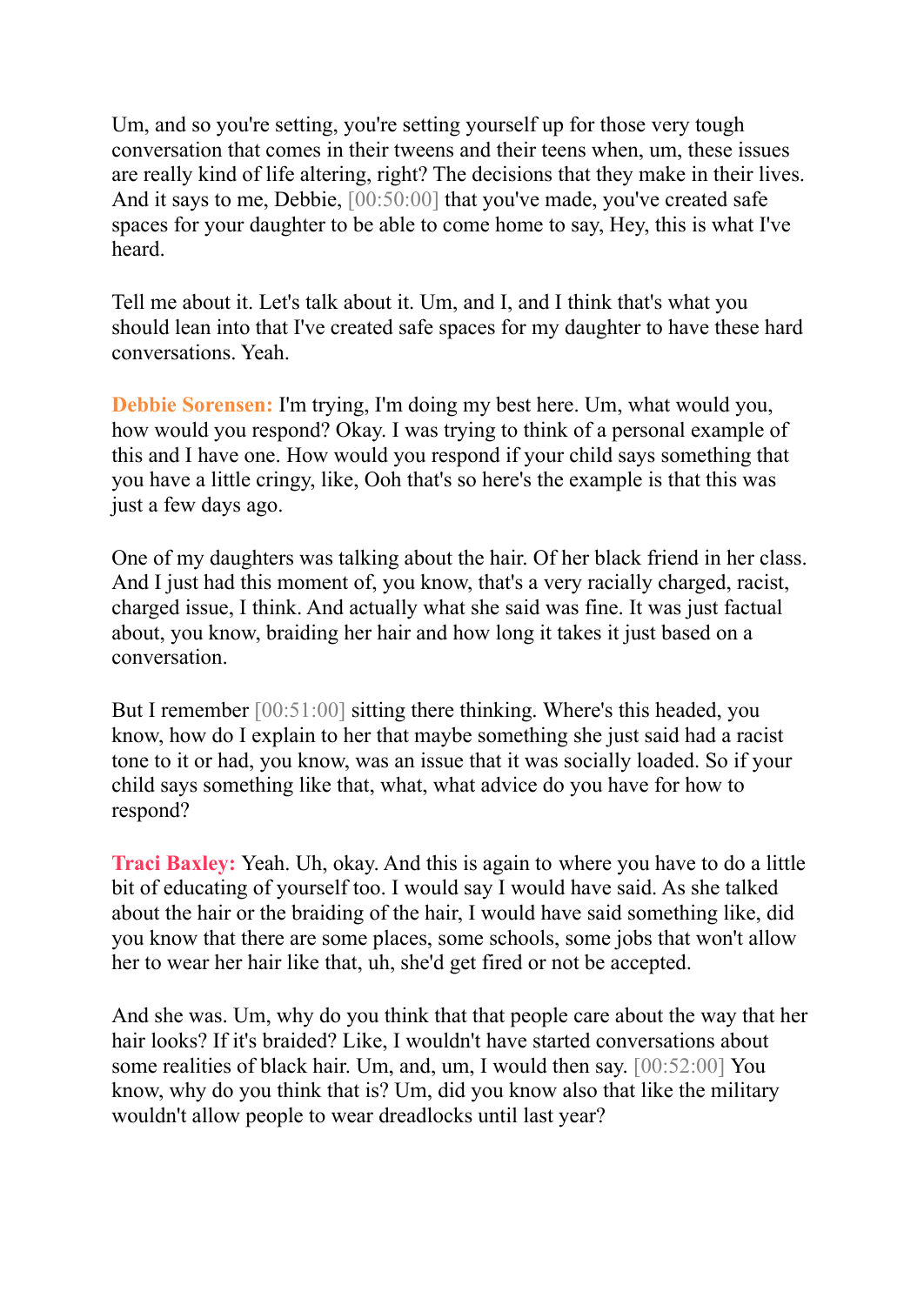There's a new law now. Um, there's a new law. That's out. That's called the, uh, Crown act. Did you know about the crown act? Um, let's look it up, you know, let's look up the crown act and see what that says and who that's for. And why do you think that that was put into place? Like, so I would use it as a way to kind of educate about what's going on around the world about black hair, um, and how it's used as a way to discriminate, which is why it's part of re why it's racially charged.

So I think, um, it could be a place where you can both kind of educate your own self. As a group as a, as a collective around. Um, but I w I would certainly kind of lean into some of those, that idea so that she could see the connection between why it could be racially charged and why it's not [00:53:00] just like talking about hair.

**Debbie Sorensen:** Yeah. Okay. I can see now. An opportunity here for a deeper conversation. It's never too late. It's never too late. Yeah, no, I appreciate that. It's like using a statement that a child makes or a comment that they makes or something as a chance to dive deeper into it. Again, that fosters more conversation instead of like a shutting down. Like, don't say that, you know what I mean? Cause that's what I was like conscious of not wanting to do in that moment is I didn't want to be like, oh, you can't talk about that. I didn't want to like, again, like with the disability thing, I didn't want it to become like a, you can't touch that topic.

**Traci Baxley:** Yeah, I I think that's, that's really important for us as parents to be conscious of that. We're not shutting down conversations because we're uncomfortable with it. Right. Um, that it really is, uh, a way for us to try to lean in to those harder conversations because. It expands the way our kids show up for others.

[00:54:00] It just, it really does. It just teaches them, um, about the narrative and stories of other people. And that's how we start to love and embrace people for who they are. The more we learn about who, the more we learn about our differences, uh, and then those things that tie us together. And I was going to say that. I think one thing that. we underestimate as parents is It's never a miss opportunity is an opportunity to kind of, to, to, to, uh, circle back. Right. So I would go, I would, I would go back and say, remember, last week, when you brought up the question about your friend's hair, um, and I, I was thinking about it and trying to figure out how to answer and let me tell you why. It was a hard answer for me, you know, based on what's going on in the world and talk about what you were feeling at that moment. Um, but since then, let me tell you what I've been thinking about, you know, and then you can come back and say, let's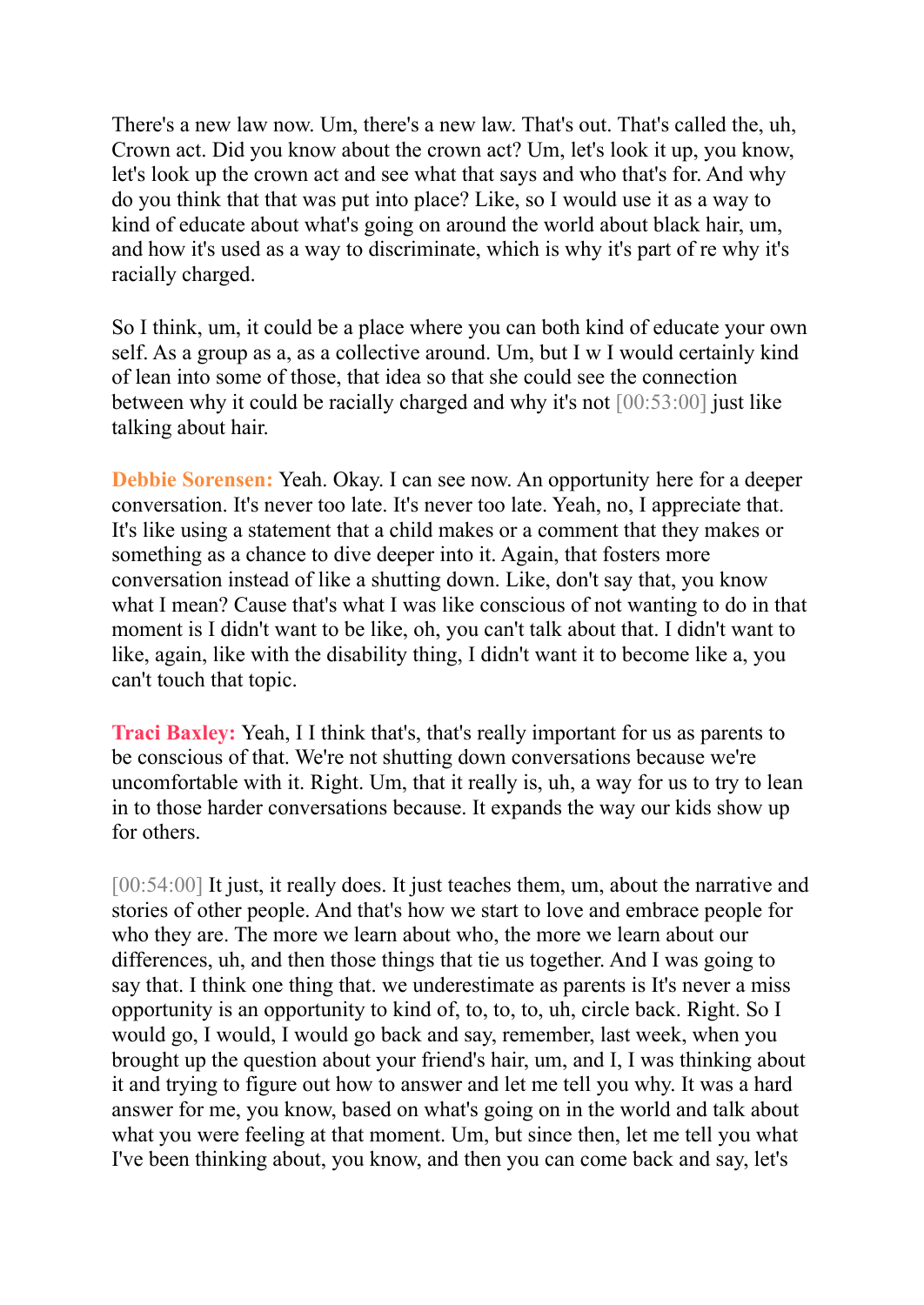look up [00:55:00] the crown act and why that is let's look up the, um, dreadlocks or any.

Issues for blacks in the military and why it wasn't there, you know, like some of the, uh, you can just Google, um, black hair in private schools, like how many schools won't allow black girls to braid their hair, uh, because it's out of uniform, you know? So I think not knowing the answer at the time is fine, but I think also closing that loop and circling back to say, you know, I've learned more now, or I had time to think about your, your, your question and.

This is how I would answer that now. Um, I think is, is really, really grateful for one extending the conversation too. And teaching our kids that, you know, you know, you don't always get it right the first time and it's okay to say I didn't get it right the first time, but now I know better. And I know that.

**Debbie Sorensen:** Yeah, I love that. It's like a do over when you panic. I think there's topics that we kind of panic about for me. One of the ones is when my kids [00:56:00] bring up issues related to body image and. Body size and shape and that kind of thing. And I always so want to like, get it right. You know, that I, I panic. And then I think you can always kind of go back later and maybe share your own experience or talk about, you know, fat shaming or, or something like that in a way that just opens that dialogue.

Because I think it's just such a, some of these topics that's like, we're really coming from our own.

**Traci Baxley:** you know what? I need to think on that for a minute. Like, there's a lot of things running through my head right now, and I want to be able to answer this in a way, uh, that.

it reflects what I really feel and what I really know at this time. Give me a couple minutes. Yeah.

Um, or I need a day on this, you know, if it's something like that, I think that's okay too.

But the key is making sure you circle back, but I think it's okay to say, you know, I need a minute on this one. This is, this is a very curious question. And it's a very important question and I [00:57:00] want to try to get some of what I'm saying to you organize in my mind so that I can say I can respond in a way that. is representative of what I'm feeling, especially when the kids are older, right? Yeah,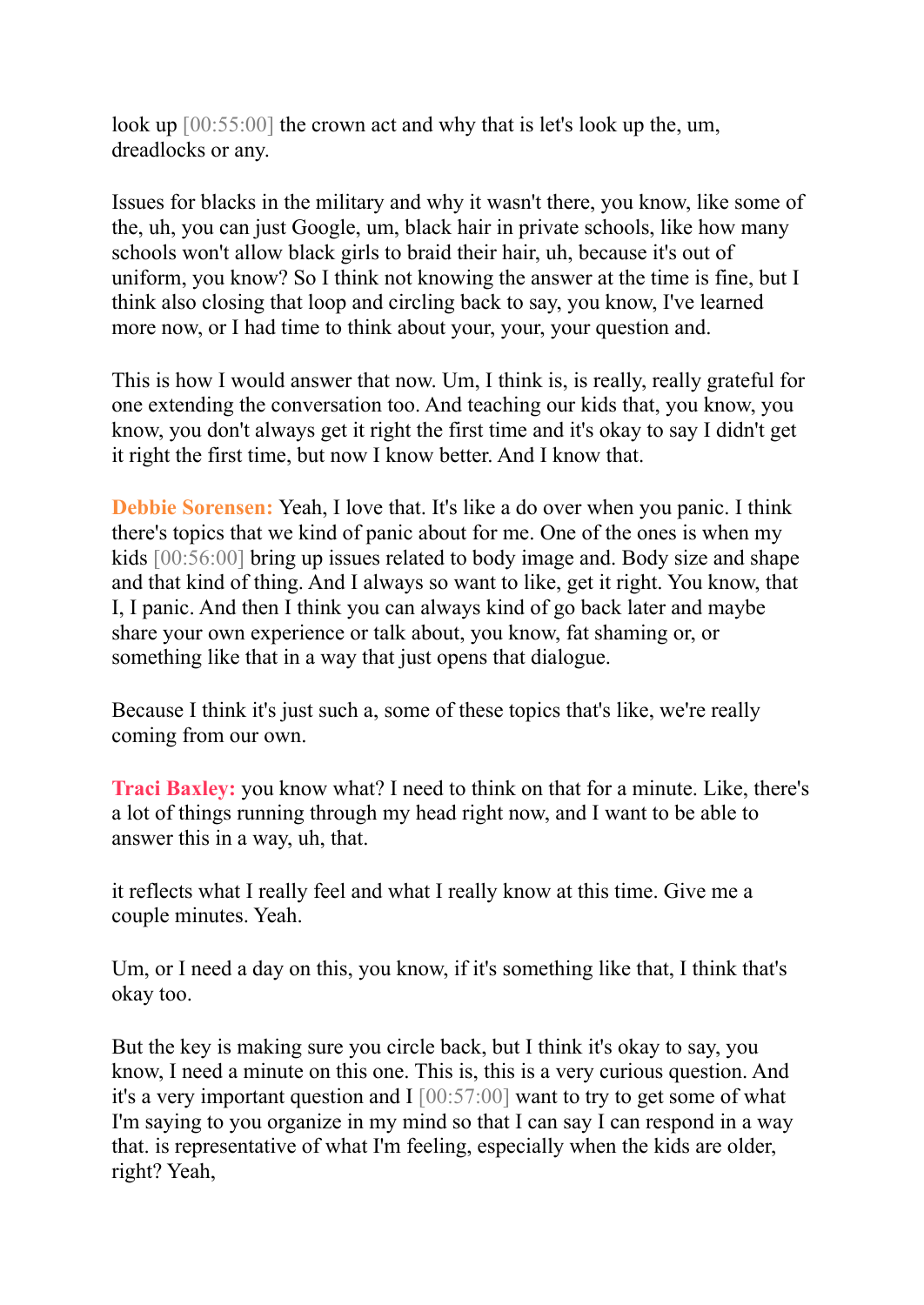**Debbie Sorensen:** Yeah, really giving it the time and space to give it a thoughtful answer instead of just a knee jerk response. Yeah. Well, one more question. Um, this is a big one, so I don't know. Well, I don't know what your thoughts are, but sometimes I worry that people who would take the time to listen to a podcast episode like this, maybe already interested in social justice, maybe already having these conversations.

And as you said, it's become so politicized that I think a lot of people will not come near it and will not do it. Do you have any thoughts about how we might, we, you know, you meet the listeners, people who care about this, like how can we bring other people into this conversation who might be afraid to [00:58:00] talk about it or not just afraid Trof it?

They might have assumptions about what this mean.

**Traci Baxley:** Yeah, I think sometimes you have to meet people where they are, uh, in order for, to move them forward. Right? So this goes back to this creating safe space sometimes. And this is a, this is a really tough kind of. Tight rope to walk to walk. Sometimes we have to listen to other people before we can. Um, before, before they're able to hear what we're saying.

Like sometimes we have to let people kind of spew out the things that are on their minds for them to say what they feel and why. Um, and sometimes that. Once you are actively listening and compassionately listening to that, even if the views are completely opposite of your own, people still need a space where they feel like they're being heard.

Um, once w we can [00:59:00] meet people where they are and hear what they're saying, um, then it's more. There's more of a chance that they will then be able to hear what you're saying. Um, and I think we can't move people in, in any direction if we're not able to, to listen with compassion and love, um, and then to meet with that, meet them where they are to maybe move them one step.

So like I'm showing you a couple of examples. I, um, sometimes we get feedback from other black activists that say I'm not being. Kind of hard enough, right. Then I'm, I'm giving too many passes that I'm, um, kind of, um, soft, you know, but I, my thought on that is especially as an educator, right, as a mom and as an educator, my job is to teach like that is what I was put on earth to do and whatever.

Spaces where whatever that looks like. Um, [01:00:00] and I, if I am not open to teach and to support people who are trying to go through the journey that I'm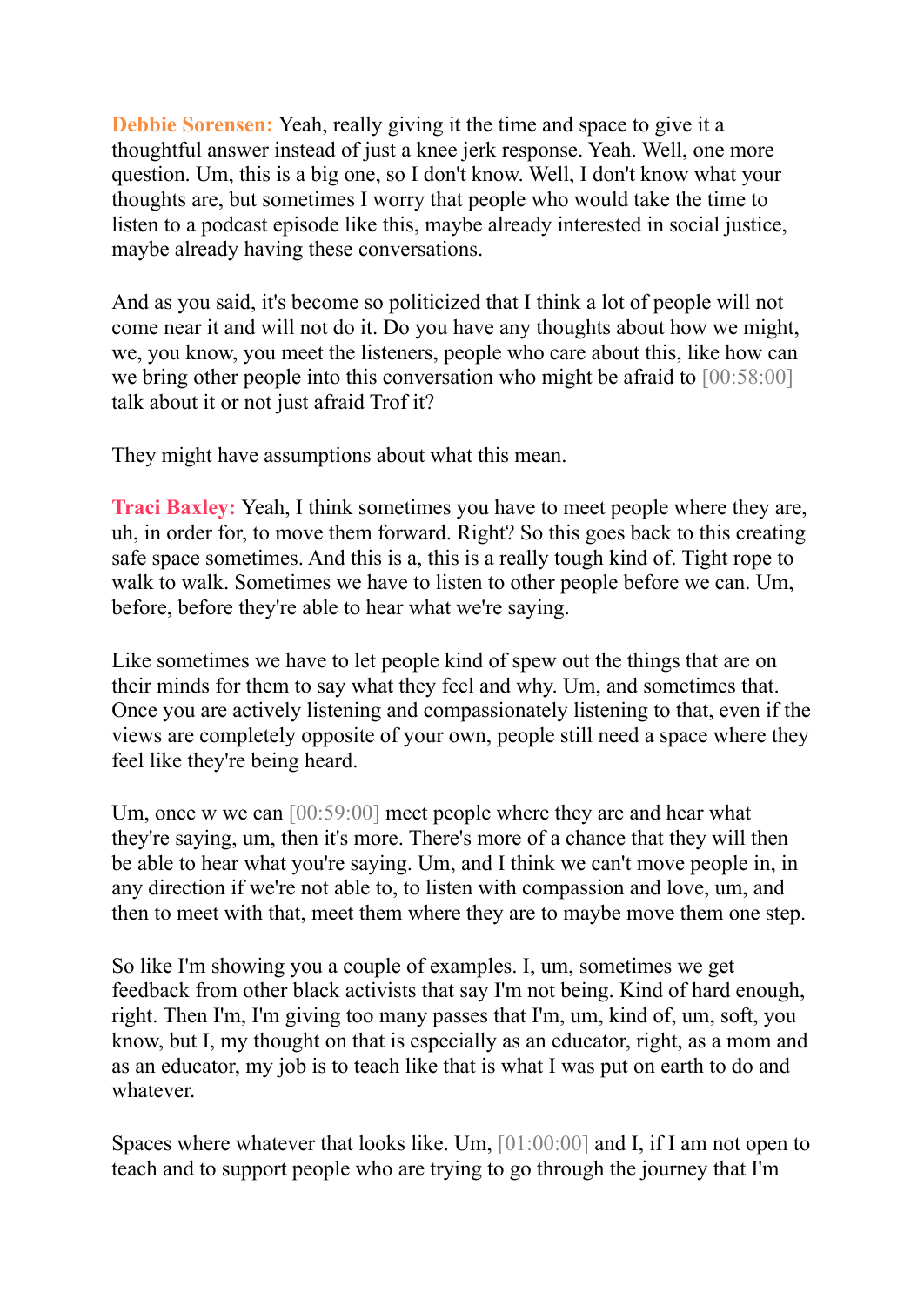doing, really my own kids, a disservice by saying that they need to learn on their own. I think there's conversations that should be had with people who don't agree with you in order to kind of find a middle ground.

That's the only way we can kind of start to get rid of the divide that we're seeing so often, um, in our country. And then this, this example is kind of like, uh, an actual practical example. So I was, uh, this one when I think I was going on the, uh, The good morning America show. Uh, and I put on my personal, uh, Renault's my personal Facebook pays amaze my social justice.

I don't know. One of them wish me luck I'm going online. Right. And so people were, you know, wishing me, luck, whatever, whatever. And then there's one gentleman said, [01:01:00] This is basically saying this is black racism. This is, uh, you, you don't, you get to tell me what I need to say to my kids. Um, if I was trying to tell you what to say to your kids, you know, I, I would be shut down.

It just like really just kind of, and so my response to him was thank you for taking the time to. To to respond. I see this as a really important topic to you. Um, here are my thoughts. I think we all need to be talking to our kids. It's the only way that we're going to change the world is that we get to know each other.

I want my kids to know your kids as much, you know, whatever. So I just kind of unpacked that for him. Um, and then his next, and then of course, all of the people who know me were like, why would he say that to you? Um, I can't believe you responded to him that way. And then his response back basically was like, thank you for your kind respond.

Um, that helped me [01:02:00] understand, like, so we were on different cans, but maybe not so much. Right. So sometimes it's just as idea of people needing to be seen and. We heard, um, creating a safe space, even if we think that people are not in our camps, I think is really important. It's the only way that we're going to be able to hear each other's story.

Um, so I think meeting people where they are allowing people to, to explain why they feel the way they do, um, and saying, thank you. Um, explaining to me, and then, you know, you can then open up and say, I hear what you're saying about this. Can I tell you how I feel? Um, and so I think, again, that's opening that dialogue for people to be able to hear each other and see each other.

Um, even when it looks like we're on different sides. Um, I think, again, going back to the human element, we all want to feel like we belong. We all want to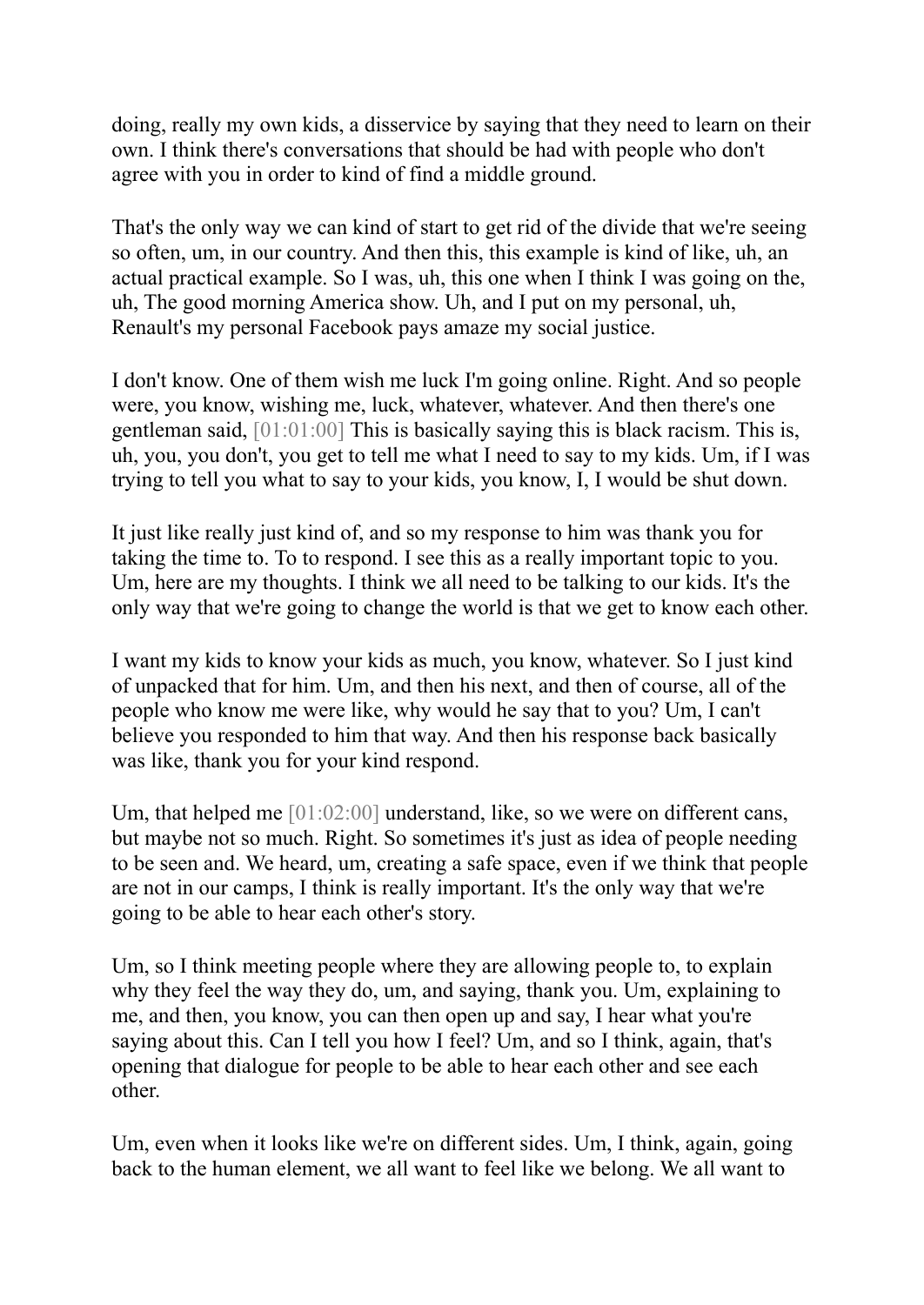feel like we've heard and we're seen, [01:03:00] and we're valid. Um, and I think if we do that, we can get further than, than we than we think.

**Debbie Sorensen:** Well, Tracy, you are really. Good. The talk here. I just have this sense that you are living this in your own life and radiating kindness to everyone around you. And as an educator, you're doing your job because I have learned so much from you even during the course of this conversation and from your book.

And I'll just point listeners again, to your book, social justice parenting. It has. A much deeper dive into this and the qualities of social justice, parenting and resources. I mean, books, actions you can take. It's just a terrific resource, I think for any parent who cares about this and how can people find you online?

People who want to follow you and learn.

**Traci Baxley:** I think, um, most of the interaction happens on Instagram, um, at social justice parenting and we call it the village, the justice parenting village [01:04:00] there. Um, so that would be a great place to start. Kind of digging into some of the things that we do and trying to create a safe environment for us that ask the hard questions and to tackle some of the heart issues.

And then also, uh, my website, if you have any questions or want to contact me directly, uh, which is also, uh, social justice, parenting.com.

**Debbie Sorensen:** Wonderful. Well, I'm so grateful to you for your work and for joining me today, Tracy. Thank you so much.

**Traci Baxley:** Thank you. Thank you for having.

**Yael Schonbrun:** If you're a psychologist off the clock listener and you love gaining wisdom on living well from good books, join our new psychologist off the clock book club. We're going to be meeting the second Thursday of each month at noon Eastern standard time in the U S. Book club members will be invited to attend monthly book meetings with our team. Join our private Facebook group. You'll get a monthly newsletter and you'll get to vote on upcoming books that we'll discuss to join. All you need to do is become a psychologist off the clock book club Patrion supporter.

Go to Patrion and search for [01:05:00] psychologists off the clock. Or you can link to it through our offers and events page at off the clock. psych.com. We hope you join us. Thank you for listening to psychologists off the clock. If you